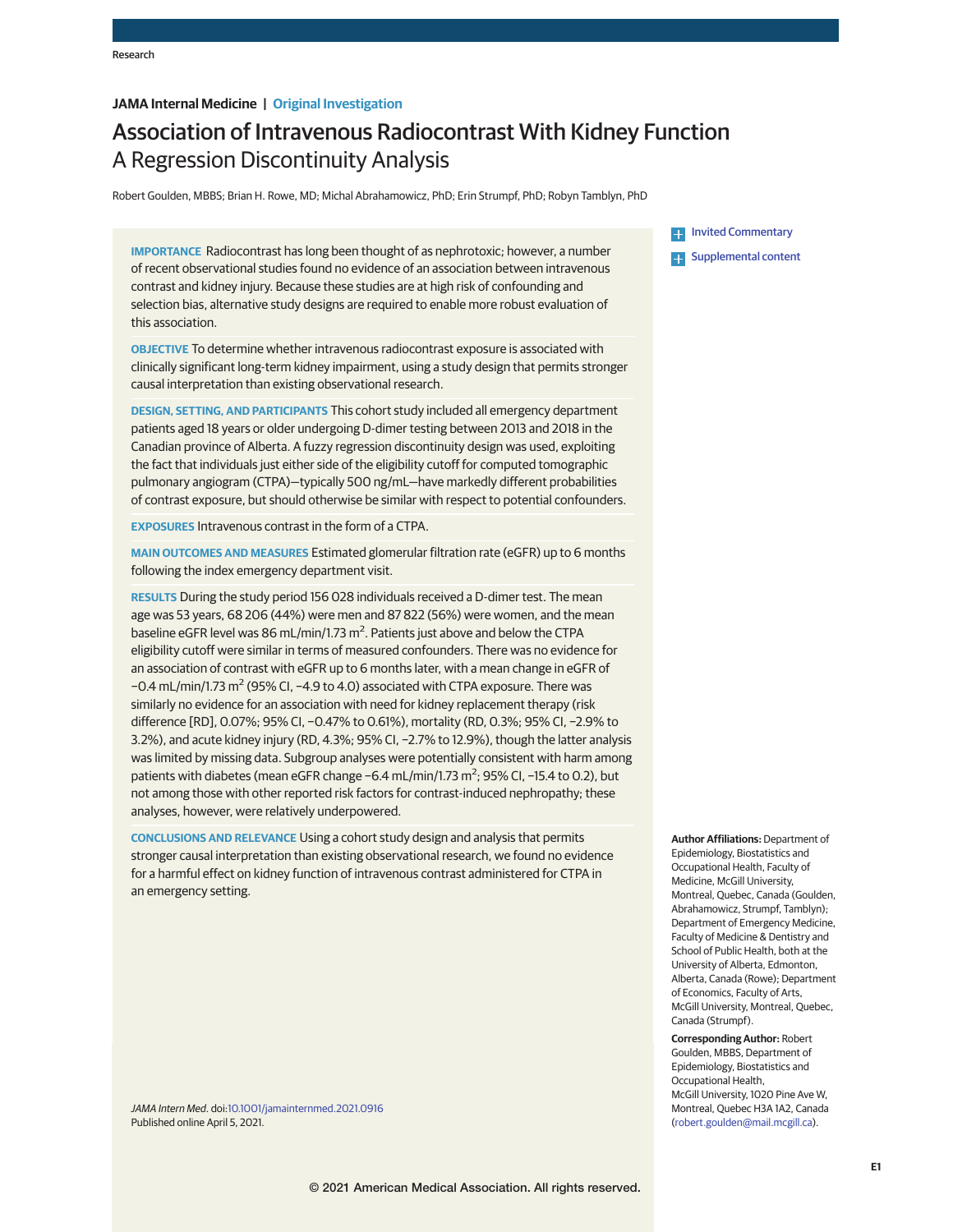The of the most important reported harms of radiocontrast administration is acute kidney injury (AKI), an adverse effect known as contrast-induced nephropathy (CIN). A number of recent observational studies,<sup>1-8</sup> ne of the most important reported harms of radiocontrast administration is acute kidney injury (AKI), an adverse effect known as contrast-induced nehowever, found no association between contrast exposure and adverse renal outcomes. These studies suggest that although CIN may have existed with contrast agents used in the past, modern agents and doses do not appear to be harmful.<sup>9</sup> The existing evidence, however, is limited by a number of potential biases. First, confounding may result from baseline differences in the risk of developing kidney injury between exposure groups. For example, individuals receiving noncontrast CT scans, often used as a comparator group, may be receiving such a scan because they are perceived to be at high risk of kidney injury. In addition, selection bias may arise because many existing studies look at acute kidney injury (AKI) as their outcome, and limit study inclusion to those with appropriately timed repeat creatinine measurements.<sup>1,6-8</sup> Although creatinine levels may be routinely measured after contrast exposure due to a belief in CIN, serial creatinine measurement in unexposed controls presumably reflects clinician beliefs that the patients have some other predisposition to AKI. These factors may contribute to forming a control group at high risk of kidney injury, creating a bias in favor of contrast and thus potentially masking harm. Despite several studies finding no evidence for CIN, their methodological limitations preclude clear casual interpretation and mean that concern over kidney injury from contrast exposure is still widespread among clinicians. As a result, important diagnostic imaging and procedures may be avoided due to fear of CIN, especially among patients with preexisting kidney impairment. To advance knowledge on this question, new analytical approaches that allow stronger causal interpretation are required.

### Methods

The present study seeks to overcome the limitations of existing research by using the regression discontinuity design (RDD). The RDD approach relies on the existence of a continuous variable, the running variable, for which there is a cutoff that determines eligibility for receiving treatment. Individuals who fall just either side of the cutoff have markedly different probabilities of receiving the treatment, but are expected to have very similar values of other characteristics, including potential confounders.<sup>10,11</sup> By comparing outcomes in individuals just either side of the cutoff, the RDD approach can provide effect estimates from observational data that are largely free from both measured and unmeasured confounding.12-16 In the case of intravenous contrast, this will be achieved by studying individuals receiving D-dimer testing (the running variable) in the emergency department (ED). The most common indication for this test is suspected pulmonary embolism (PE), $17,18$ with those scoring above the cutoff—typically 500 ng/mL more likely to receive contrast in the form of a computed tomographic pulmonary angiogram (CTPA) to rule in or rule out the diagnosis. Approval for this study was obtained from the Health Research Ethics Board of the University of Alberta

#### **Key Points**

**Question** Is intravenous radiocontrast associated with clinically significant kidney injury?

**Findings** In this quasi-experimental cohort study of 156 028 individuals, exposure to intravenous contrast was associated with a 0.4 mL/min/1.73 m<sup>2</sup> reduction in estimated glomerular filtration rate up to 6 months later, which was not statistically significant nor clinically meaningful.

**Meaning** Intravenous contrast was not associated with significant long-term kidney injury; the regression discontinuity design used in this study allows for greater confidence that this effect estimate is not distorted by confounding.

(Pro00091979), including a waiver for obtaining participant consent due to the deidentified and retrospective nature of the data.

### Study Population and Data

The study population included all individuals aged 18 years or older who had a D-dimer measured during an ED visit in the Canadian province of Alberta between April 1, 2013 and June 30, 2018. Patients were excluded if they did not also have a baseline estimated glomerular filtration rate (eGFR) reported within 2 hours of the D-dimer result, or if they received kidney replacement therapy (dialysis or kidney transplantation) in the preceding 6 months. For individuals with eligible repeat visits, only the first visit was included.

Like all Canadian provinces, Alberta has universal publicly funded health care. Laboratory and imaging data from across the province, as well as patient demographics and clinical covariates, are stored in central Alberta Health Services data sets, and can be linked by a unique identifier. These include the laboratory, imaging, and discharge abstract data sets, and ED visit summaries.19-21

#### Outcome and Exposure Variables

The primary outcome was long-term kidney function, measured by eGFR up to 6 months after the index ED visit. Longterm kidney function is amore patient-centered outcome than AKI because it is more proximate to harder clinical end points such as permanent kidney replacement therapy. It also helps address the problem of selection bias that arises with using AKI as an outcome, as the indications for testing eGFR months after the ED visit are much less likely to be affected by variables associated with the initial probability of CTPA exposure. Where multiple eGFR measurements were taken in the 6 months after the index visit, the latest measurement was used. Secondary outcomes were receipt of kidney replacement therapy (dialysis or kidney transplantation) in the 6 months after the index ED visit, AKI—defined as an increase in creatinine levels of 50% or 0.3 mg/dL (26 μmol/L) within 7 days—and allcause mortality at 6 months.

The primary exposure was receipt of CTPA during the index ED visit. Additional covariates that may be associated with the outcome were included in the statistical analyses to improve the precision of effect estimates.<sup>22-24</sup> These were age,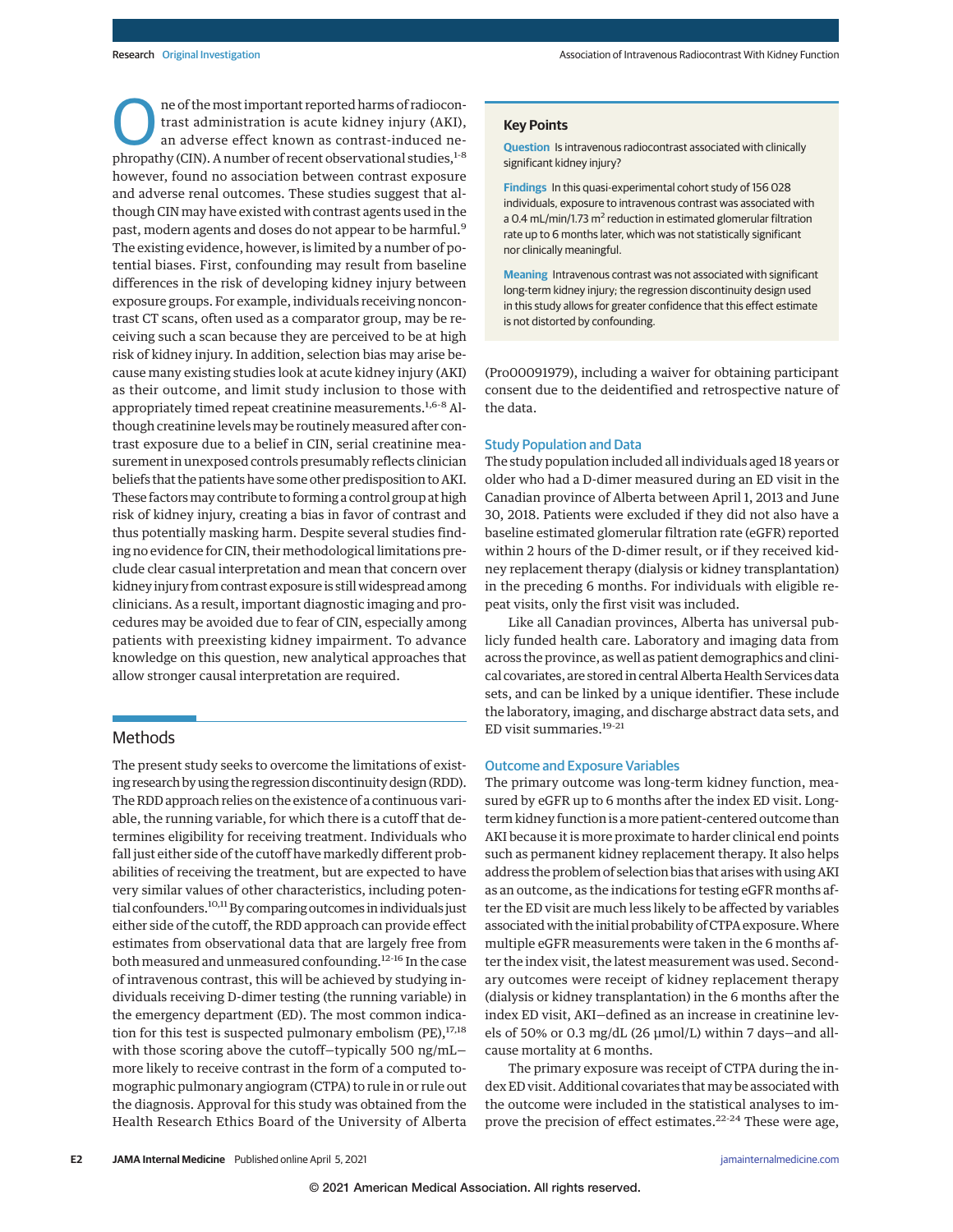baseline eGFR, sex, diabetes, hypertension, cancer, coronary artery disease, ED triage score, and Charlson comorbidity index. Further details on these variables are provided in Exposure Variables in the [Supplement.](https://jamanetwork.com/journals/jama/fullarticle/10.1001/jamainternmed.2021.0916?utm_campaign=articlePDF%26utm_medium=articlePDFlink%26utm_source=articlePDF%26utm_content=jamainternmed.2021.0916)

#### Statistical Analysis

We used a fuzzy RDD analysis to estimate the association of CTPA exposure with long-term eGFR, with D-dimer as the running variable. Fuzzy RDD is a form of instrumental variable analysis, where the magnitude of the jump or discontinuity in the exposure that occurs at the cutoff is used to rescale any discontinuity in the outcome that occurs at the cutoff.<sup>25</sup> This maintains the unconfounded effect estimate of the RDD approach while accounting for imperfect compliance with the treatment cutoff. The resulting effect estimate is the complier average causal effect, which is the effect of the intervention among those whose treatment allocation is determined by the cutoff (compliers).<sup>11</sup>

For each outcome, we report both the intention-to-treat (ITT) effect of crossing the D-dimer cutoff, and the rescaled complier average causal effect attributable to CTPA itself. For the primary outcome, the effect estimate will be the difference in long-term eGFR, whereas for the binary secondary outcomes, it will be the risk difference (RD). The associations between the running variable and both (1) the exposure and (2) the outcome were evaluated using local linear regression, with separate regression lines fitted above and below the cutoff.26,27 The difference in where these lines intersect the cutoff quantify the discontinuity in the exposure and outcome.<sup>16</sup> The local linear approach minimizes bias by limiting the study sample to a defined bandwidth around the cutoff in which a linear regression can be estimated. This reduces the risk of misspecification errors that may arise from the more complex functional forms that are needed to fit the regression curve across the whole range of the running variable values.<sup>28</sup> The size of the bandwidth, which was allowed to vary above vs below the cutoff, was automatically selected using a data-driven method that seeks to optimally balance the bias-variance trade off.<sup>29,30</sup> We used an asymmetric bandwidth as we anticipated an asymmetric distribution of the running variable, D-dimer, and optimization of the bias-variance trade off may vary for the different regression slopes on either side of the cutoff. A triangular kernel was used, such that individuals closest to the cutoff weremore heavily weighted than those further away. To account for potential misspecification of the regression function and the additional variance that this generates, bias-adjusted robust CIs were estimated.<sup>31,32</sup>

Although in most hospitals in the study, a D-dimer cutoff of 500 ng/mL was considered a positive result, some used 460 ng/mL or 470 ng/mL as the cutoff.<sup>33,34</sup> All participants therefore had their D-dimer centered on whichever cutoff was used in the institution of their indexED visit. Individualswhose D-dimer fell exactly on the cutoff were excluded from analysis because their classification with regard to the cutoff is ambiguous and may thus result in distortion of the treatment discontinuity.

Additional analyses were performed to assess the sensitivity of results to bandwidth size and symmetry, along with global (ie, whole data set) analyses using polynomials of vary-

Table 1. Characteristics of Individuals Undergoing Emergency Department D-Dimer Testing

|                                  | Variable                                                | Value (%) | <b>Discontinuity</b><br>at the D-dimer<br>cutoff |  |
|----------------------------------|---------------------------------------------------------|-----------|--------------------------------------------------|--|
|                                  | Age, mean (SD), y                                       | 53(19)    | 0.02                                             |  |
|                                  | Male                                                    | 44        | 1.6%                                             |  |
|                                  | Baseline eGFR, mean (SD),<br>mL/min/1.73 m <sup>2</sup> | 86 (26)   | 0.07                                             |  |
| <b>Diabetes</b>                  |                                                         | 12        | 0.03%                                            |  |
| Hypertension                     |                                                         | 13        | $-1.8%$                                          |  |
| Coronary artery disease          |                                                         | 5         | $-0.1%$                                          |  |
| Cancer                           |                                                         | 3         | 0.3%                                             |  |
|                                  | CTAS score                                              |           |                                                  |  |
|                                  | $1 - 2$                                                 | 40        |                                                  |  |
|                                  | 3                                                       | 45        | 0.04                                             |  |
|                                  | $4 - 5$                                                 | 15        |                                                  |  |
| Charlson comorbidity index score |                                                         |           |                                                  |  |
|                                  | $\mathbf{0}$                                            | 71        |                                                  |  |
|                                  | $\mathbf{1}$                                            | 16        | 0.002                                            |  |
|                                  | $\overline{2}$                                          | 7         |                                                  |  |
|                                  | $\geq$ 3                                                | 7         |                                                  |  |
|                                  |                                                         |           |                                                  |  |

Abbreviations: CTAS, Canadian Triage and Acuity Scale; eGFR, estimated glomerular filtration rate.

ing degrees. Subgroup analyses were carried out to explore if the effect of treatment varied between groups considered to be at high and low risk of CIN,<sup>35</sup> using the method of Altman and Bland.<sup>36</sup> Finally, we performed an analysis using all eGFR measurements between 7 days and 6 months after the index ED visit as the outcome, with a variance estimator robust to clustering by participant, $37$  to determine if this could improve the precision of our effect estimates. Details of these additional analyses are provided in Supplementary Analyses in the [Supplement.](https://jamanetwork.com/journals/jama/fullarticle/10.1001/jamainternmed.2021.0916?utm_campaign=articlePDF%26utm_medium=articlePDFlink%26utm_source=articlePDF%26utm_content=jamainternmed.2021.0916)

All analyses were limited to complete cases. As a retrospective study relying on routinely collected clinical data, there may be significant missing data for the primary outcome of long-term eGFR and secondary outcome of AKI. We assessed whether this may give rise to selection bias by evaluating if (1) the frequency of missingness and (2) timing of data collection, changed at the cutoff. If there was no association between treatment group and data missingness, as evidenced by no change at the cutoff, this would provide confidence that the use of a complete case analysis would not result in marked selection bias. This reflects the fact that selection bias requires the existence of an association between study inclusion and treatment group.<sup>38</sup> In contrast because Alberta has universal health care and administrative data should capture all episodes of new dialysis, kidney transplant, or death, these outcomes should have no missing data except for patients who move out of province.

All analyses were performed using Stata statistical software (version 15, Stata Corp), with the primary and secondary analyses using the rdrobust package.<sup>37</sup> Two-sided alpha was set at 0.05. The code used in the statistical analysis is available at [https://github.com/goulden/contrast.](https://github.com/goulden/contrast)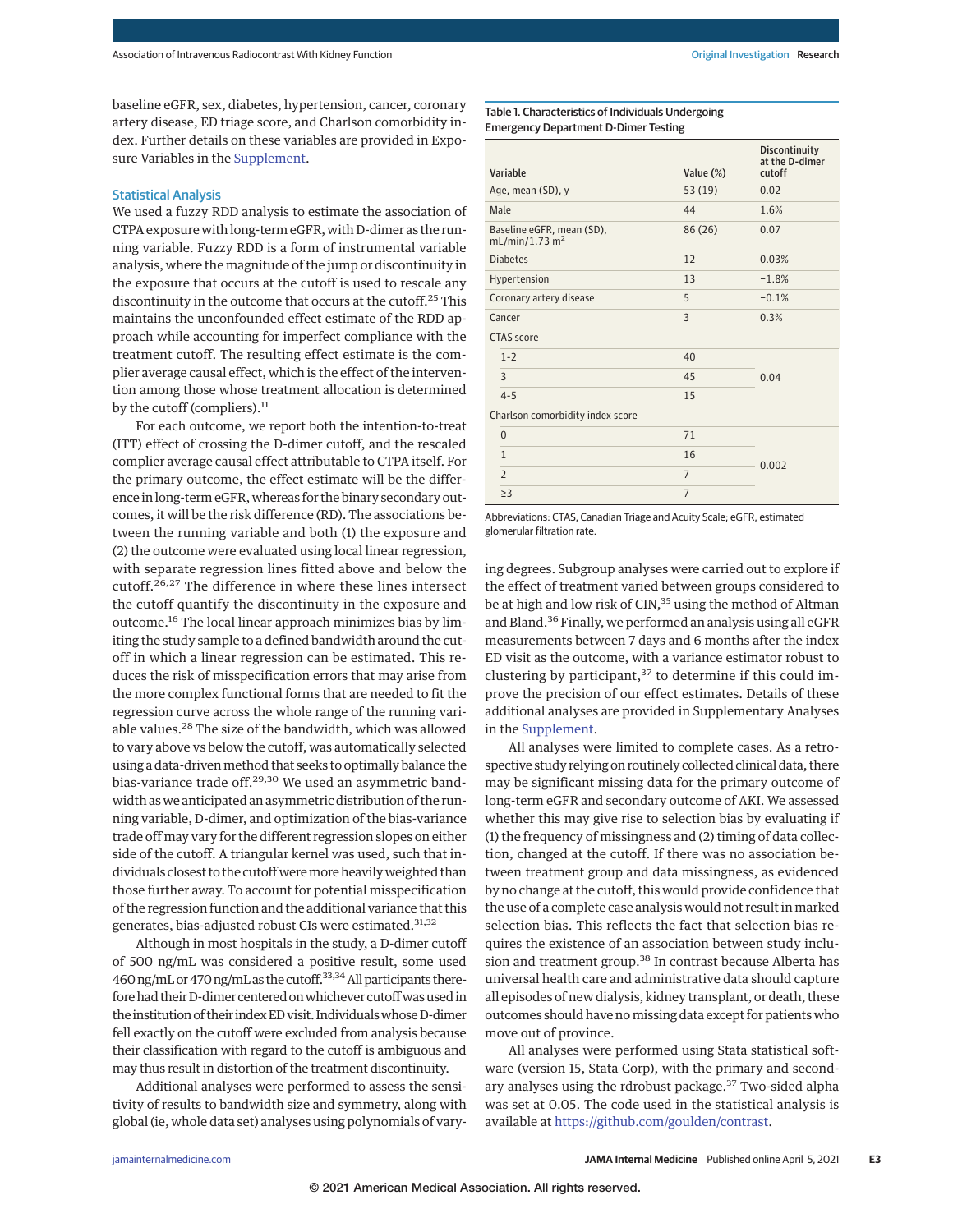

#### Figure 1. Association Between D-Dimer and Primary Exposure and Potential Confounders

A, Primary exposure. B, C, and D, Potential confounders. The blue circles represent the mean value for individual patients and the dotted lines indicate the D-dimer cutoff. CTPA indicates computed tomographic pulmonary angiogram; eGFR, estimated glomerular filtration rate.

#### Results

There were 156 028 individuals who received a D-dimer test and met inclusion criteria during the study period (eFigure 1 in the [Supplement\)](https://jamanetwork.com/journals/jama/fullarticle/10.1001/jamainternmed.2021.0916?utm_campaign=articlePDF%26utm_medium=articlePDFlink%26utm_source=articlePDF%26utm_content=jamainternmed.2021.0916). Patient characteristics are described in Table 1. The mean age was 53 years, 68 206 (44%) were men and 87 822 (56%) were women, and the mean baseline eGFR was 86 mL/min/1.73  $m^2$ . eTable 1 in the [Supplement](https://jamanetwork.com/journals/jama/fullarticle/10.1001/jamainternmed.2021.0916?utm_campaign=articlePDF%26utm_medium=articlePDFlink%26utm_source=articlePDF%26utm_content=jamainternmed.2021.0916) groups patients by CTPA receipt, demonstrating between group differences that may lead to confounding if analyzed using conventional methods. The association between D-dimer and receipt of CTPA, as well as several potential confounders, is depicted in Figure 1 and eFigure 2 in the [Supplement.](https://jamanetwork.com/journals/jama/fullarticle/10.1001/jamainternmed.2021.0916?utm_campaign=articlePDF%26utm_medium=articlePDFlink%26utm_source=articlePDF%26utm_content=jamainternmed.2021.0916) This demonstrates a clear 23% discontinuity in CTPA exposure at the D-dimer cutoff. There is no evidence of any discontinuity for potential confounders (Table 1), meaning that exposure groups were well balanced at the cutoff, corroborating the assumptions underlying the RDD analysis.

Data on the primary outcome, long-term eGFR, was available for 84 624 patients (54%) (eTable 2 in the [Supple-](https://jamanetwork.com/journals/jama/fullarticle/10.1001/jamainternmed.2021.0916?utm_campaign=articlePDF%26utm_medium=articlePDFlink%26utm_source=articlePDF%26utm_content=jamainternmed.2021.0916) [ment\)](https://jamanetwork.com/journals/jama/fullarticle/10.1001/jamainternmed.2021.0916?utm_campaign=articlePDF%26utm_medium=articlePDFlink%26utm_source=articlePDF%26utm_content=jamainternmed.2021.0916). The frequency of missing eGFR measurements and their timing did not change at the cutoff (eTable 3, eFigure 3 in the [Supplement\)](https://jamanetwork.com/journals/jama/fullarticle/10.1001/jamainternmed.2021.0916?utm_campaign=articlePDF%26utm_medium=articlePDFlink%26utm_source=articlePDF%26utm_content=jamainternmed.2021.0916). The median time to the last eGFR test in the 6 months following the ED visit was 3.7 months (interquartile range, 1.8-5.1). Bandwidths of 80 ng/mL below and 1190 ng/mL above the cutoff were automatically selected by the software package, within which 29 830 patients were included. The estimated ITT effect of the D-dimer cutoff on long-term eGFR is depicted in Figure 2A, with a nonsignificant discontinuity of -0.1 mL/min/1.73 m<sup>2</sup> (95% CI, -1.2 to 1.1) (Table 2).

In the local linear fuzzy RDD analysis, there was no evidence of an association of intravenous contrast with longterm eGFR, with an eGFR change of  $-0.4$  mL/min/1.73 m<sup>2</sup> (95% CI, −4.9 to 4.0) attributable to CTPA exposure caused by crossing the D-dimer cutoff (Table 2). A sensitivity analysis including all 84 624 patients and using a global cubic polynomial fuzzy RDD approach similarly found no evidence of an association, with an eGFR change of 0.4 mL/min/1.73  $m^2$  (95% CI, −2.1 to 2.8) attributable to CTPA exposure (Figure 2B; eTable 4 in the [Supplement\)](https://jamanetwork.com/journals/jama/fullarticle/10.1001/jamainternmed.2021.0916?utm_campaign=articlePDF%26utm_medium=articlePDFlink%26utm_source=articlePDF%26utm_content=jamainternmed.2021.0916). Of 8 sensitivity analyses using different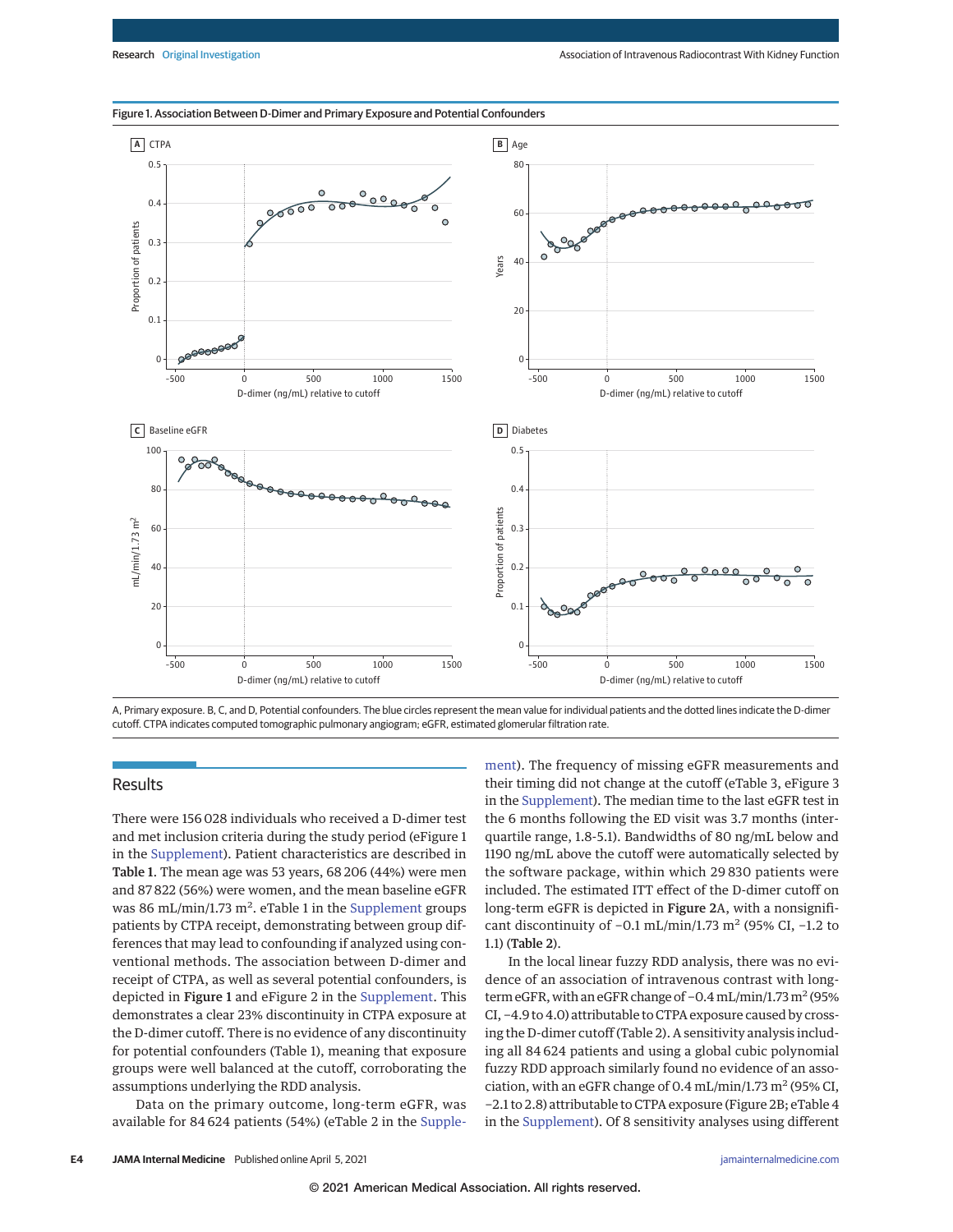#### Figure 2. Association Between D-Dimer and Long-term eGFR



A, Using a local linear approach. B, Using a global polynomial approach. The blue circles represent the mean value for individual patients, and the dotted lines indicate the D-dimer cutoff and the shaded area shows the local linear regression bandwidth. eGFR indicates estimated glomerular filtration rate.

bandwidths and polynomial orders, 7 found no evidence of an association (eTable 4 in the [Supplement\)](https://jamanetwork.com/journals/jama/fullarticle/10.1001/jamainternmed.2021.0916?utm_campaign=articlePDF%26utm_medium=articlePDFlink%26utm_source=articlePDF%26utm_content=jamainternmed.2021.0916).

Overall, 165 (0.11%) patients required kidney replacement therapy during the 6 months following their ED visit (161 dialysis, 4 kidney transplant). There was no evidence of an association of CTPA exposure with the need for kidney replacement therapy (RD, 0.07% [95% CI, −0.47% to 0.61%]) (Table 2; eFigure 4A in the [Supplement\)](https://jamanetwork.com/journals/jama/fullarticle/10.1001/jamainternmed.2021.0916?utm_campaign=articlePDF%26utm_medium=articlePDFlink%26utm_source=articlePDF%26utm_content=jamainternmed.2021.0916). Of those with repeat creatinine levels measured within 7 days, 4147 (9.7%) developed AKI, with no evidence of an association of contrast exposurewith this risk (RD, 4.3% [95% CI, −2.7% to 12.9%]) (Table 2; eFigure 4B in the [Supplement\)](https://jamanetwork.com/journals/jama/fullarticle/10.1001/jamainternmed.2021.0916?utm_campaign=articlePDF%26utm_medium=articlePDFlink%26utm_source=articlePDF%26utm_content=jamainternmed.2021.0916). However, repeated creatinine measurements within 7 days were only available for 42 691 patients (27%), with a discontinuity in missingness at the cutoff (eTable 3, eFigure 5A in the [Supplement\)](https://jamanetwork.com/journals/jama/fullarticle/10.1001/jamainternmed.2021.0916?utm_campaign=articlePDF%26utm_medium=articlePDFlink%26utm_source=articlePDF%26utm_content=jamainternmed.2021.0916). Overall, 6656 patients (4.3%) died in the 6 months following the index ED visit, with no evidence of an associationwith CTPA (RD, 0.3% [95% CI, −2.9% to 3.2%]).

Subgroup analyses (Table 3) found no evidence that the association of contrast with long-term eGFR varied by baseline eGFR, age, or hypertension. Among those with diabetes, the association was potentially consistent with harm although not statistically significant, with an eGFR change of -6.4 mL/min/1.73 m<sup>2</sup> (95% CI, -15.4 to 0.2; P for heterogeneity = .12). In a sensitivity analysis using all eGFR measurement 7 days to 6 months after the index ED visit as the outcome, CTPA exposure was associated with an eGFR change of −0.9 mL/min/1.73 m<sup>2</sup> (95% CI, −7.6 to 2.4).

### **Discussion**

In this large, multiyear study using population-based data, we found no evidence for an association of intravenous contrast with kidney function measured by eGFR up to 6 months after exposure to CTPA. There was similarly no evidence of an association with the risk of renal replacement therapy, allcause mortality, or AKI, though the latter analysis was limTable 2. Effect of D-Dimer Cutoff (ITT) and CTPA Exposure (Complier Average Causal Effect) on Primary and Secondary Outcomes

| Population<br>mean                              | eGFR, difference<br>(95% CI) |  |
|-------------------------------------------------|------------------------------|--|
|                                                 |                              |  |
|                                                 |                              |  |
| 80.9                                            | $-0.1$ ( $-1.2$ to $1.1$ )   |  |
|                                                 | $-0.4$ ( $-4.9$ to $4.0$ )   |  |
| Secondary outcomes, risk difference, % (95% CI) |                              |  |
| Renal replacement therapy                       |                              |  |
| 0.11                                            | $0.07$ (-0.03 to 0.19)       |  |
|                                                 | $0.07$ (-0.47 to 0.61)       |  |
| Acute kidney injury                             |                              |  |
| 9.7                                             | $0.9$ (-0.5 to 3.0)          |  |
|                                                 | $4.3$ (-2.7 to 12.9)         |  |
|                                                 |                              |  |
| 4.3                                             | $0.1$ (-0.7 to 0.8)          |  |
|                                                 | $0.3$ (-2.9 to 3.2)          |  |
|                                                 |                              |  |

Abbreviations: CTPA, computed tomography pulmonary angiogram; eGFR, estimated glomerular filtration rate; ITT, intention-to-treat.

ited by missing data. Results were consistent across most subgroups thought to be at elevated risk of CIN, although these analyses were relatively underpowered.

Definitively proving a negative is difficult, but the results of our study suggest that a clinically significant association of intravenous contrast with long-term renal function is very unlikely. The lower 95% CI of our primary outcome, an eGFR drop of 4.9 mL/min/1.73 m<sup>2</sup>, is less than one-fifth of a standard deviation of baseline eGFR and of limited clinical significance. Furthermore, the point estimates in our primary analysis and in 6 of the 8 sensitivity analyses (eTable 4 in the [Supplement\)](https://jamanetwork.com/journals/jama/fullarticle/10.1001/jamainternmed.2021.0916?utm_campaign=articlePDF%26utm_medium=articlePDFlink%26utm_source=articlePDF%26utm_content=jamainternmed.2021.0916) yielded an eGFR difference (positive or negative) of less than 1.5 mL/min/1.73 m<sup>2</sup> attributable to CTPA. On the other hand, for our secondary outcomes of AKI and renal replacement therapy, it is more challenging to reject the possibility of an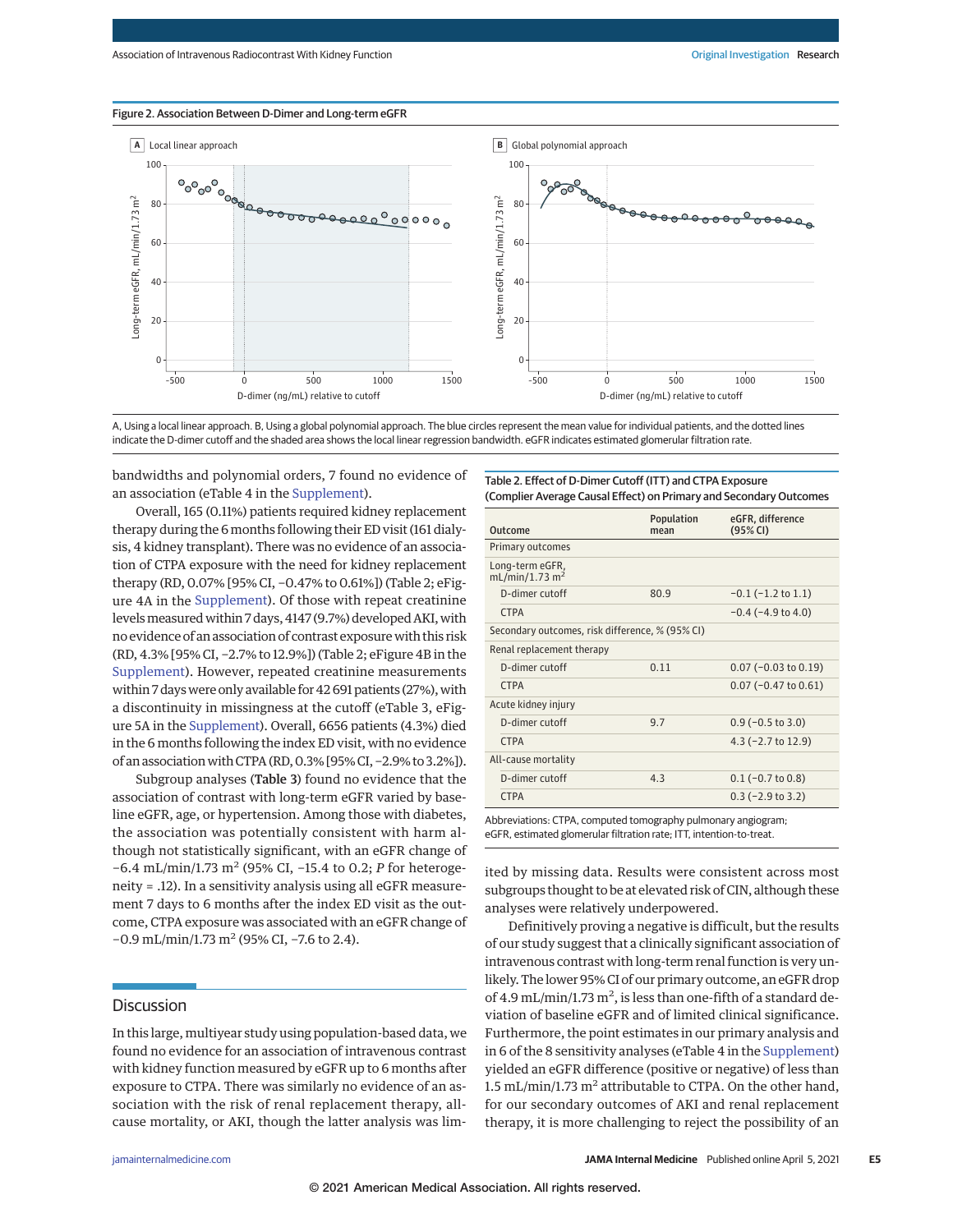| Variable                                    | eGFR difference (95% CI),<br>mL/min/1.73 m <sup>2</sup> | P value for<br>heterogeneity |
|---------------------------------------------|---------------------------------------------------------|------------------------------|
| Overall effect estimate                     | $-0.4$ ( $-4.9$ to $4.0$ )                              | <b>NA</b>                    |
| Baseline eGFR,<br>mL/min/1.73m <sup>2</sup> |                                                         |                              |
| $\geq 45$                                   | $-3.6$ ( $-9.5$ to 1.8)                                 | .74                          |
| < 45                                        | $0.5$ ( $-12.1$ to 33.8)                                |                              |
| Age, y                                      |                                                         |                              |
| 560                                         | $0$ (-5.3 to 5.7)                                       | .62                          |
| $\geq 60$                                   | $-2.1$ ( $-9.2$ to 3.7)                                 |                              |
| <b>Diabetes</b>                             |                                                         |                              |
| N <sub>0</sub>                              | $0.8$ (-4.0 to 5.9)                                     | .12                          |
| Yes                                         | $-6.4$ ( $-15.4$ to 0.2)                                |                              |
| Hypertension                                |                                                         |                              |
| <b>No</b>                                   | $-0.2$ ( $-5.1$ to $5.0$ )                              | .82                          |
| Yes                                         | $-1.3$ (-9.9 to 6.4)                                    |                              |

Abbreviations: CTPA, computed tomography pulmonary angiogram; eGFR, estimated glomerular filtration rate; NA, not applicable.

association. Although the difference was not statistically significant, the point estimate and upper 95% CI of the AKI outcome were consistent with a clinically significant association. However, this analysis may be at risk of selection bias (eTable 3 in the [Supplement\)](https://jamanetwork.com/journals/jama/fullarticle/10.1001/jamainternmed.2021.0916?utm_campaign=articlePDF%26utm_medium=articlePDFlink%26utm_source=articlePDF%26utm_content=jamainternmed.2021.0916), and the null effect of the primary analysis suggests that if there was any acute kidney injury it did not progress to long-term injury. The point estimate and upper 95% CI of the kidney replacement therapy outcome were very small in absolute terms, though a clinically relevant relative effect could not be excluded.

In our subgroup analyses of potentially high-risk patients, none of the stratum-specific effect estimates or tests of heterogeneity led us to reject the null hypothesis of no effect. However, these analyses were relatively underpowered. The point estimates for most potentially high-risk subgroups those with eGFR lower than 45 mL/min/1.73 m<sup>2</sup>, older than 60 years, or hypertension—were very small, although their CIs included potentially clinically significant effects. The point estimate for patients with diabetes, however, was potentially compatible with clinically significant harm. Despite being an independent risk factor for acute and chronic kidney injury, most existing studies do not find evidence that diabetes specifically increases the risk of CIN.39-41 However, given the risk of residual confounding in existing research, and our finding consistent with possible harm, further research using causally robust methodology is warranted in this subgroup.

These findings are consistent with a number of existing studies<sup>1-5</sup> finding no association between intravenous contrast and kidney injury. However, our quasi-experimental design allows for causal interpretation with much greater confidence than existing research. At the D-dimer cutoff, there was no evidence of discontinuities in any of the measured confounders, analogous to a well-balanced randomized clinical trial, lending support to the idea that the same is true for unmeasured confounders.

An additional benefit of our studywas the ability to evaluate the risk of selection bias. Unlike many other studies that limit inclusion to those with repeated creatinine measurements,  $1,6-8$ 

our inclusion criteria were based solely on baseline characteristics. Although we performed complete case analyses, we were able to evaluate the risk of selection bias by exploring the association between the D-dimer cutoff and the risk of missing data (and hence exclusion from the analysis). The absence of a discontinuity in missingness means there is no association between exposure group and study inclusion, significantly reducing the possibility of selection bias.<sup>38</sup> Of note, we did find evidence for an association between exposure status and outcome measurement for our secondary outcome of AKI, raising a concern for selection bias in studies that limit inclusion to thosewith repeat short-term creatinine measurements. Although there was no evidence of a discontinuity in missingness for our primary outcome, it remains possible that CTPA exposure would increase eGFR retesting for some (eg, by causing AKI) and decrease it for others (eg, by causing mortality), thus potentially giving rise to selection bias despite no detectable discontinuity in outcome missingness.

Additional strengths of our study include the large sample size, comprising more participants that the total number in a recent meta-analysis<sup>5</sup> on this question, and the use of a comprehensive population-wide data set, maximizing representativeness, and providing near complete outcome ascertainment for the kidney replacement therapy and mortality outcomes.

#### Limitations

The principal limitation of any RDD analysis relates to the generalizability of the results. Because the treatment effect is estimated for those whose D-dimer value falls at the cutoff, it may not apply to those further away from this value. Because this is a fuzzy RDD analysis, the treatment effect is further restricted to those at the cutoff who are compliers ie, those whose receipt of a contrast-enhanced scan is determined by the cutoff. Individuals perceived to be at higher risk of kidney injury are less likely to have their CTPA receipt determined primarily by their D-dimer results, thus may be underrepresented among compliers. However, supplementary analyses found no evidence of heterogeneity of the treatment effect between compliers and noncompliers ( Supplementary Analyses and eFigure 6 in the [Supplement\)](https://jamanetwork.com/journals/jama/fullarticle/10.1001/jamainternmed.2021.0916?utm_campaign=articlePDF%26utm_medium=articlePDFlink%26utm_source=articlePDF%26utm_content=jamainternmed.2021.0916).

An additional potential limitation is violation of the exclusion restriction, whereby exposures other than intravenous contrast are affected by crossing the cutoff. It is likely that in patients perceived to be at high risk of kidney injury, clinicians would have taken steps to mitigate this risk, such as prescribing prophylactic prehydration. It was not possible to evaluate this directly because treatment data was not available in our data set. Whether such mitigation strategies would have masked any harm from contrast is called into question, however, by multiple randomized clinical trials<sup>42-45</sup> showing no effect of these therapies on the risk of postcontrast AKI.

### **Conclusions**

To our knowledge, this study provides the strongest evidence to date that intravenous contrast is not associated with significant kidney injury, further challenging the considerable clinical preoccupation with the occurrence and prevention of CIN.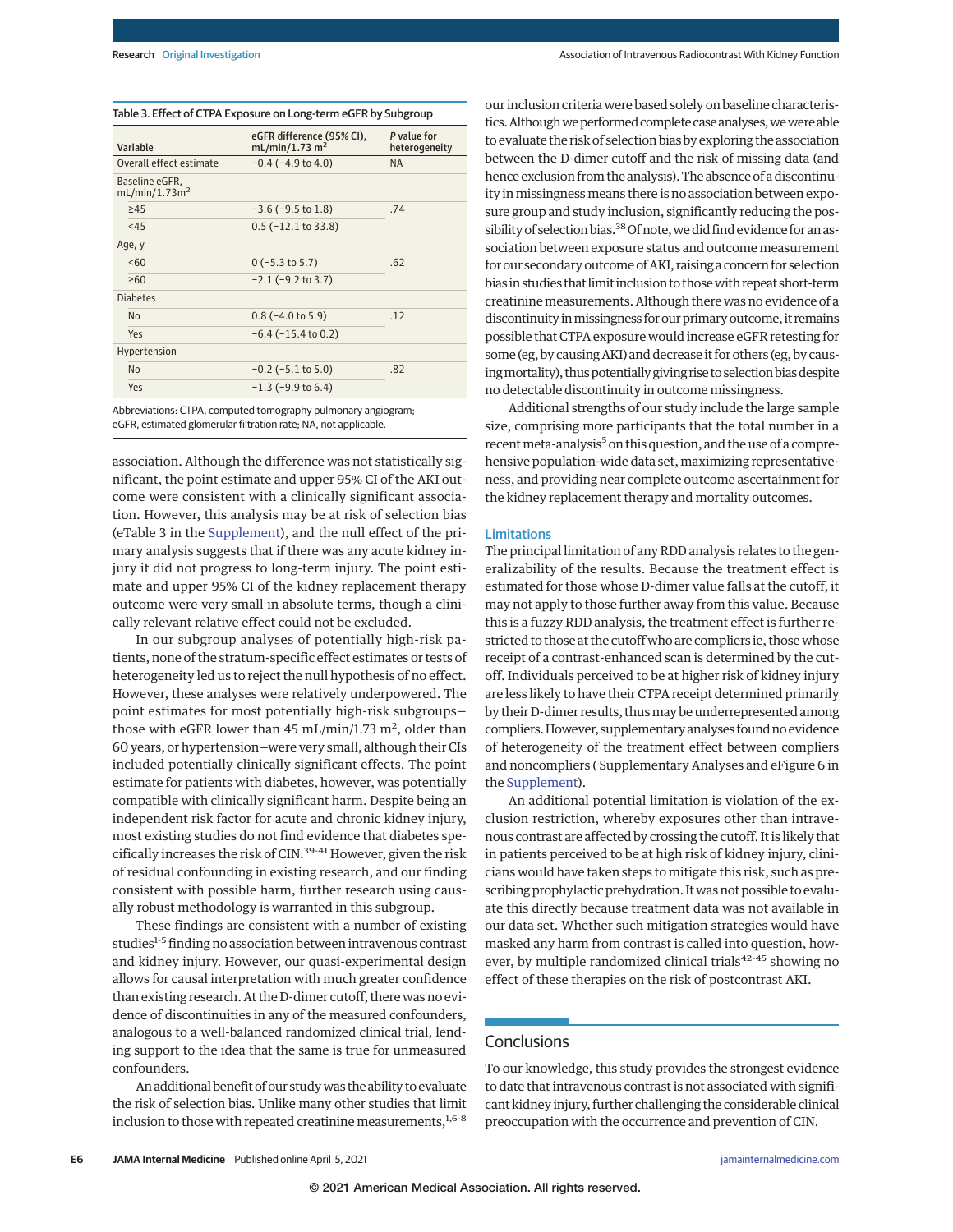#### ARTICLE INFORMATION

**Accepted for Publication:** February 13, 2021.

**Published Online:** April 5, 2021. doi[:10.1001/jamainternmed.2021.0916](https://jamanetwork.com/journals/jama/fullarticle/10.1001/jamainternmed.2021.0916?utm_campaign=articlePDF%26utm_medium=articlePDFlink%26utm_source=articlePDF%26utm_content=jamainternmed.2021.0916)

**Author Contributions:** Dr Goulden had full access to all the data in the study and takes responsibility for the integrity of the data and the accuracy of the data analysis.

*Concept and design:* Goulden, Rowe, Tamblyn. *Acquisition, analysis, or interpretation of data:* All authors.

*Drafting of the manuscript:* Goulden, Tamblyn. *Critical revision of the manuscript for important intellectual content:* All authors.

*Statistical analysis:* Goulden, Abrahamowicz, Strumpf.

*Obtained funding:* Rowe, Tamblyn. *Administrative, technical, or material support:*

Rowe.

*Supervision:* Rowe, Abrahamowicz, Strumpf, Tamblyn.

**Conflict of Interest Disclosures:** Dr Rowe reports salary support from the Canadian Institutes of Health Research (CIHR) and the University of Alberta; grant support from CIHR through a Scientific Director's Grant (SOP 168483); and support from Alberta Health Services for access to the administrative data. No other conflicts were reported.

**Additional Contributions:** We thank Erik Youngson (Alberta SPOR SUPPORT Unit) and Babak Bohlouli (MD, Emergency Medicine Research Group [EMeRG], Department of Emergency Medicine, University of Alberta) for their assistance in obtaining the data used in this study. No specific compensation was given for these contributions.

#### **REFERENCES**

**1**. Hinson JS, Ehmann MR, Fine DM, et al. Risk of acute kidney injury after intravenous contrast media administration. *Ann Emerg Med*. 2017;69(5): 577-586.e4. doi[:10.1016/j.annemergmed.2016.11.021](https://dx.doi.org/10.1016/j.annemergmed.2016.11.021)

**2**. Miyamoto Y, Iwagami M, Aso S, et al. Association between intravenous contrast media exposure and non-recovery from dialysis-requiring septic acute kidney injury: a nationwide observational study. *Intensive Care Med*. 2019;45(11):1570-1579. doi[:10.1007/s00134-019-05755-2](https://dx.doi.org/10.1007/s00134-019-05755-2)

**3**. Williams LS, Walker GR, Loewenherz JW, Gidel LT. Association of contrast and acute kidney injury in the critically ill: a propensity-matched study. *Chest*. 2020;157(4):866-876. doi[:10.1016/j.](https://dx.doi.org/10.1016/j.chest.2019.10.005) [chest.2019.10.005](https://dx.doi.org/10.1016/j.chest.2019.10.005)

**4**. STARSurg Collaborative. Perioperative intravenous contrast administration and the incidence of acute kidney injury after major gastrointestinal surgery: prospective, multicentre cohort study. *BJS Br J Surg*. 2020;107(8):1023-1032. doi[:10.1002/bjs.11453](https://dx.doi.org/10.1002/bjs.11453)

**5**. Aycock RD, Westafer LM, Boxen JL, Majlesi N, Schoenfeld EM, Bannuru RR. Acute kidney injury after computed tomography: a meta-analysis. *Ann Emerg Med*. 2018;71(1):44-53.e4. doi[:10.1016/j.](https://dx.doi.org/10.1016/j.annemergmed.2017.06.041) [annemergmed.2017.06.041](https://dx.doi.org/10.1016/j.annemergmed.2017.06.041)

**6**. Heller M, Krieger P, Finefrock D, Nguyen T, Akhtar S. Contrast CT scans in the emergency department do not increase risk of adverse renal outcomes. *West J Emerg Med*. 2016;17(4):404-408. doi[:10.5811/westjem.2016.4.28994](https://dx.doi.org/10.5811/westjem.2016.4.28994)

**7**. Sonhaye L, Kolou B, Tchaou M, et al. Intravenous contrast medium administration for computed tomography scan in emergency: a possible cause of contrast-induced nephropathy. *Radiol Res Pract*. 2015;2015:805786. doi[:10.1155/2015/805786](https://dx.doi.org/10.1155/2015/805786)

**8**. Bruce RJ, Djamali A, Shinki K, Michel SJ, Fine JP, Pozniak MA. Background fluctuation of kidney function versus contrast-induced nephrotoxicity. *AJR Am J Roentgenol*. 2009;192(3):711-718. doi[:10.2214/AJR.08.1413](https://dx.doi.org/10.2214/AJR.08.1413)

**9**. Mehran R, Dangas GD, Weisbord SD. Contrast-associated acute kidney injury. *N Engl J Med*. 2019;380(22):2146-2155. doi[:10.1056/](https://dx.doi.org/10.1056/NEJMra1805256) [NEJMra1805256](https://dx.doi.org/10.1056/NEJMra1805256)

**10**. Bor J, Moscoe E, Mutevedzi P, Newell M-L, Bärnighausen T. Regression discontinuity designs in epidemiology: causal inference without randomized trials. *Epidemiology*. 2014;25(5):729-737. doi[:10.1097/EDE.0000000000000138](https://dx.doi.org/10.1097/EDE.0000000000000138)

**11**. Oldenburg CE, Moscoe E, Bärnighausen T. Regression discontinuity for causal effect estimation in epidemiology. *Curr Epidemiol Rep*. 2016;3:233-241. doi[:10.1007/s40471-016-0080-x](https://dx.doi.org/10.1007/s40471-016-0080-x)

**12**. Moscoe E, Bor J, Bärnighausen T. Regression discontinuity designs are underutilized in medicine, epidemiology, and public health: a review of current and best practice.*J Clin Epidemiol*. 2015;68(2):122- 133. doi[:10.1016/j.jclinepi.2014.06.021](https://dx.doi.org/10.1016/j.jclinepi.2014.06.021)

**13**. Venkataramani AS, Bor J, Jena AB. Regression discontinuity designs in healthcare research. *BMJ*. 2016;352:i1216. doi[:10.1136/bmj.i1216](https://dx.doi.org/10.1136/bmj.i1216)

**14**. Maas IL, Nolte S, Walter OB, et al. The regression discontinuity design showed to be a valid alternative to a randomized controlled trial for estimating treatment effects.*J Clin Epidemiol*. 2017;82:94-102. doi[:10.1016/j.jclinepi.2016.11.008](https://dx.doi.org/10.1016/j.jclinepi.2016.11.008)

**15**. van Leeuwen N, Lingsma HF, Mooijaart SP, Nieboer D, Trompet S, Steyerberg EW. Regression discontinuity was a valid design for dichotomous outcomes in three randomized trials.*J Clin Epidemiol*. 2018;98:70-79. doi[:10.1016/j.jclinepi.2018.02.015](https://dx.doi.org/10.1016/j.jclinepi.2018.02.015)

**16**. Maciejewski ML, Basu A. Regression discontinuity design.*JAMA*. 2020;324(4):381-382. doi[:10.1001/jama.2020.3822](https://jamanetwork.com/journals/jama/fullarticle/10.1001/jama.2020.3822?utm_campaign=articlePDF%26utm_medium=articlePDFlink%26utm_source=articlePDF%26utm_content=jamainternmed.2021.0916)

**17**. Arnason T, Wells PS, Forster AJ. Appropriateness of diagnostic strategies for evaluating suspected venous thromboembolism. *Thromb Haemost*. 2007;97(2):195-201. doi[:10.1160/](https://dx.doi.org/10.1160/TH06-10-0596) [TH06-10-0596](https://dx.doi.org/10.1160/TH06-10-0596)

**18**. Parry BA, Chang AM, Schellong SM, et al. International, multicenter evaluation of a new D-dimer assay for the exclusion of venous thromboembolism using standard and age-adjusted cut-offs. *Thromb Res*. 2018;166:63-70. doi[:10.1016/](https://dx.doi.org/10.1016/j.thromres.2018.04.003) [j.thromres.2018.04.003](https://dx.doi.org/10.1016/j.thromres.2018.04.003)

**19**. Alberta Health Services. Alberta Health Services Data Repository for Reporting (AHSDRR) and Data Stores Data Asset Inventory. 2016. Accessed March 15, 2020. [https://cloudfront.](https://cloudfront.ualberta.ca/-/media/medicine/research/faculty/clin-res/spor-available-datasets.pdf) [ualberta.ca/-/media/medicine/research/faculty/clin](https://cloudfront.ualberta.ca/-/media/medicine/research/faculty/clin-res/spor-available-datasets.pdf)[res/spor-available-datasets.pdf](https://cloudfront.ualberta.ca/-/media/medicine/research/faculty/clin-res/spor-available-datasets.pdf)

**20**. Canadian Institute for Health Information. Data Quality Documentation, Discharge Abstract Database.; 2019. Accessed March 15, 2020. [https://](https://www.cihi.ca/sites/default/files/document/current-year-information-dad-2018-2019-en-web.pdf) [www.cihi.ca/sites/default/files/document/current](https://www.cihi.ca/sites/default/files/document/current-year-information-dad-2018-2019-en-web.pdf)[year-information-dad-2018-2019-en-web.pdf](https://www.cihi.ca/sites/default/files/document/current-year-information-dad-2018-2019-en-web.pdf)

**21**. Canadian Institute for Health Information. Data Quality Documentation, National Ambulatory Care Reporting System.; 2019. Accessed March 15, 2020. [https://www.cihi.ca/sites/default/files/document/](https://www.cihi.ca/sites/default/files/document/current-year-information-nacrs-2018-2019-en-web.pdf) [current-year-information-nacrs-2018-2019-en](https://www.cihi.ca/sites/default/files/document/current-year-information-nacrs-2018-2019-en-web.pdf)[web.pdf](https://www.cihi.ca/sites/default/files/document/current-year-information-nacrs-2018-2019-en-web.pdf)

**22**. Kahan BC, Jairath V, Doré CJ, Morris TP. The risks and rewards of covariate adjustment in randomized trials: an assessment of 12 outcomes from 8 studies. *Trials*. 2014;15:139. doi[:10.1186/](https://dx.doi.org/10.1186/1745-6215-15-139) [1745-6215-15-139](https://dx.doi.org/10.1186/1745-6215-15-139)

**23**. Calonico S, Cattaneo M, Farrell MH, Titiunik R. Regression discontinuity designs using covariates. *Rev Econ Stat.* 2019;101(3):442-451. doi[:10.1162/](https://dx.doi.org/10.1162/rest_a_00760) [rest\\_a\\_00760](https://dx.doi.org/10.1162/rest_a_00760)

**24**. Bland JM, Altman DG. Best (but oft forgotten) practices: testing for treatment effects in randomized trials by separate analyses of changes from baseline in each group is a misleading approach. *Am J Clin Nutr*. 2015;102(5):991-994. doi[:10.3945/ajcn.115.119768](https://dx.doi.org/10.3945/ajcn.115.119768)

**25**. Imbens GW, Lemieux T. Regression discontinuity designs: a guide to practice.*J Econom.* 2008;142(2):615-635. doi[:10.1016/j.jeconom.2007.](https://dx.doi.org/10.1016/j.jeconom.2007.05.001) [05.001](https://dx.doi.org/10.1016/j.jeconom.2007.05.001)

**26**. Cattaneo MD, Idrobo N, Titiunik R. *A Practical Introduction to Regression Discontinuity Designs: Foundations.* Cambridge University Press; 2020.

**27**. Hahn J, Todd P, Van der Klaauw W. Identification and estimation of treatment effects with a regression-discontinuity design. *Econometrica.* 2001;69(1):201-209. doi[:10.1111/](https://dx.doi.org/10.1111/1468-0262.00183) [1468-0262.00183](https://dx.doi.org/10.1111/1468-0262.00183)

**28**. Jacob R, Zhu P, Somers M-A, Bloom H. A Practical Guide to Regression Discontinuity. MDRC; 2012. Accessed July 3, 2020. [https://www.](https://www.mdrc.org/sites/default/files/RDD%20Guide_Full%20rev%202016_0.pdf) [mdrc.org/sites/default/files/RDD%20Guide\\_Full](https://www.mdrc.org/sites/default/files/RDD%20Guide_Full%20rev%202016_0.pdf) [%20rev%202016\\_0.pdf](https://www.mdrc.org/sites/default/files/RDD%20Guide_Full%20rev%202016_0.pdf)

**29**. Cattaneo MD, Idrobo N, Titiunik R. The Continuity-Based Approach to RD Analysis. *A Practical Introduction to Regression Discontinuity Designs: Foundations.* Cambridge University Press; 2020.

**30**. Calonico S, Cattaneo MD, Farrell MH. Optimal bandwidth choice for robust bias corrected inference in regression discontinuity designs. *Econom J.* 2020;23(2):192-210. doi[:10.1093/ectj/](https://dx.doi.org/10.1093/ectj/utz022) [utz022](https://dx.doi.org/10.1093/ectj/utz022)

**31**. Calonico S, Cattaneo MD, Titiunik R. Robust nonparametric confidence intervals for regression-discontinuity designs. *Econometrica.* 2014;82(6):2295-2326. doi[:10.3982/ECTA11757](https://dx.doi.org/10.3982/ECTA11757)

**32**. Calonico S, Cattaneo MD, Titiunik R. Robust data-driven inference in the regression-discontinuity design: *Stata J.* Published online December 1, 2014. doi[:10.1177/](https://dx.doi.org/10.1177/1536867X1401400413) [1536867X1401400413](https://dx.doi.org/10.1177/1536867X1401400413)

**33**. Alberta Health Services. Laboratory Bulletin - Quantitative D-Dimer Test.; 2012. Accessed August 1, 2020. [https://www.albertahealthservices.ca/](https://www.albertahealthservices.ca/assets/wf/lab/wf-lab-quantitative-d-dimer-testing.pdf) [assets/wf/lab/wf-lab-quantitative-d-dimer-testing.](https://www.albertahealthservices.ca/assets/wf/lab/wf-lab-quantitative-d-dimer-testing.pdf) [pdf](https://www.albertahealthservices.ca/assets/wf/lab/wf-lab-quantitative-d-dimer-testing.pdf)

**34**. Senior K, Burles K, Wang D, et al. Age-adjusted D-dimer thresholds in the investigation of suspected pulmonary embolism: a retrospective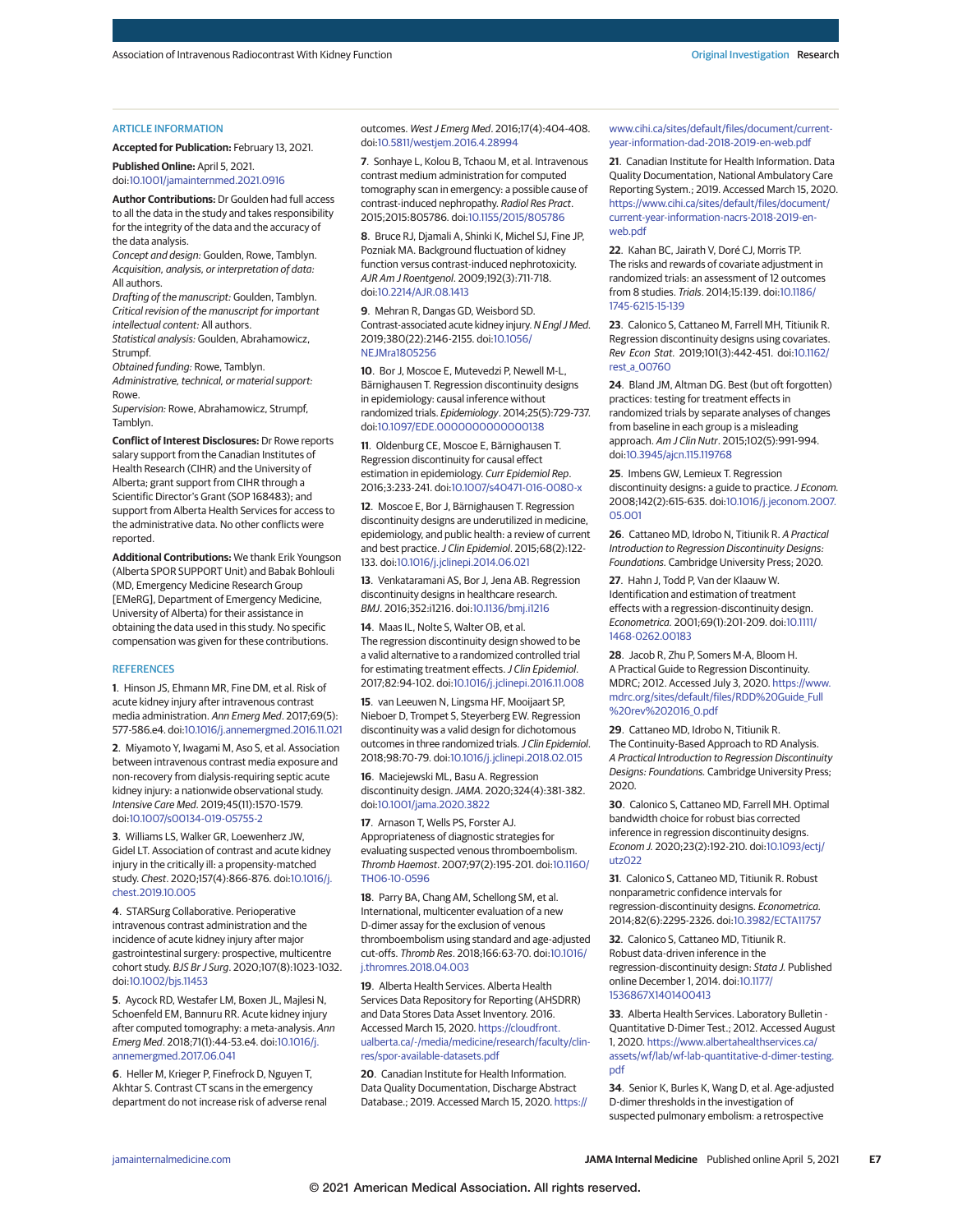evaluation in patients ages 50 and older using administrative data. *CJEM*. 2018;20(5):725-731. doi[:10.1017/cem.2018.389](https://dx.doi.org/10.1017/cem.2018.389)

**35**. ACR Committee on Drugs and Contrast Media. ACR Manual on Contrast Media. American College of Radiology; 2020. Accessed July 3, 2020. [https://www.acr.org/Clinical-Resources/Contrast-](https://www.acr.org/Clinical-Resources/Contrast-Manual)[Manual](https://www.acr.org/Clinical-Resources/Contrast-Manual)

**36**. Altman DG, Bland JM. Interaction revisited: the difference between two estimates. *BMJ*. 2003; 326(7382):219. doi[:10.1136/bmj.326.7382.219](https://dx.doi.org/10.1136/bmj.326.7382.219)

**37**. Calonico S, Cattaneo MD, Farrell MH, Titiunik R. Rdrobust: software for regression-discontinuity designs: *Stata J*. Published online June 1, 2017. doi[:10.1177/1536867X1701700208](https://dx.doi.org/10.1177/1536867X1701700208)

**38**. Hernán MA, Hernández-Díaz S, Robins JM. A structural approach to selection bias. *Epidemiology*. 2004;15(5):615-625. doi[:10.1097/01.ede.](https://dx.doi.org/10.1097/01.ede.0000135174.63482.43) [0000135174.63482.43](https://dx.doi.org/10.1097/01.ede.0000135174.63482.43)

**39**. McDonald JS, McDonald RJ, Comin J, et al. Frequency of acute kidney injury following intravenous contrast medium administration:

a systematic review and meta-analysis. *Radiology*. 2013;267(1):119-128. doi[:10.1148/radiol.12121460](https://dx.doi.org/10.1148/radiol.12121460)

**40**. McDonald RJ, McDonald JS, Carter RE, et al. Intravenous contrast material exposure is not an independent risk factor for dialysis or mortality. *Radiology*. 2014;273(3):714-725. doi[:10.1148/radiol.](https://dx.doi.org/10.1148/radiol.14132418) [14132418](https://dx.doi.org/10.1148/radiol.14132418)

**41**. Ellis JH, Khalatbari S, Yosef M, Cohan RH, Davenport MS. Influence of clinical factors on risk of contrast-induced nephrotoxicity from IV iodinated low-osmolality contrast material in patients with a low estimated glomerular filtration rate. *AJR Am J Roentgenol*. 2019;213(5):W188-W193. doi[:10.2214/](https://dx.doi.org/10.2214/AJR.19.21424) [AJR.19.21424](https://dx.doi.org/10.2214/AJR.19.21424)

**42**. Nijssen EC, Rennenberg RJ, Nelemans PJ, et al. Prophylactic hydration to protect renal function from intravascular iodinated contrast material in patients at high risk of contrast-induced nephropathy (AMACING): a prospective, randomised, phase 3, controlled, open-label, non-inferiority trial. *Lancet*. 2017;389(10076): 1312-1322. doi[:10.1016/S0140-6736\(17\)30057-0](https://dx.doi.org/10.1016/S0140-6736(17)30057-0)

**43**. Timal RJ, Kooiman J, Sijpkens YWJ, et al. Effect of no prehydration vs sodium bicarbonate prehydration prior to contrast-enhanced computed tomography in the prevention of postcontrast acute kidney injury in adults with chronic kidney disease: the Kompas Randomized Clinical Trial. *JAMA Intern Med*. 2020;180(4):533-541. doi[:10.1001/jamainternmed.2019.7428](https://jamanetwork.com/journals/jama/fullarticle/10.1001/jamainternmed.2019.7428?utm_campaign=articlePDF%26utm_medium=articlePDFlink%26utm_source=articlePDF%26utm_content=jamainternmed.2021.0916)

**44**. Valette X, Desmeulles I, Savary B, et al. Sodium bicarbonate versus sodium chloride for preventing contrast-associated acute kidney injury in critically ill patients: a randomized controlled trial. *Crit Care Med*. 2017;45(4):637-644. doi[:10.1097/CCM.0000000000002267](https://dx.doi.org/10.1097/CCM.0000000000002267)

**45**. Kooiman J, Sijpkens YWJ, van Buren M, et al. Randomised trial of no hydration vs. sodium bicarbonate hydration in patients with chronic kidney disease undergoing acute computed tomography-pulmonary angiography.*J Thromb Haemost*. 2014;12(10):1658-1666. doi[:10.1111/jth.](https://dx.doi.org/10.1111/jth.12701) [12701](https://dx.doi.org/10.1111/jth.12701)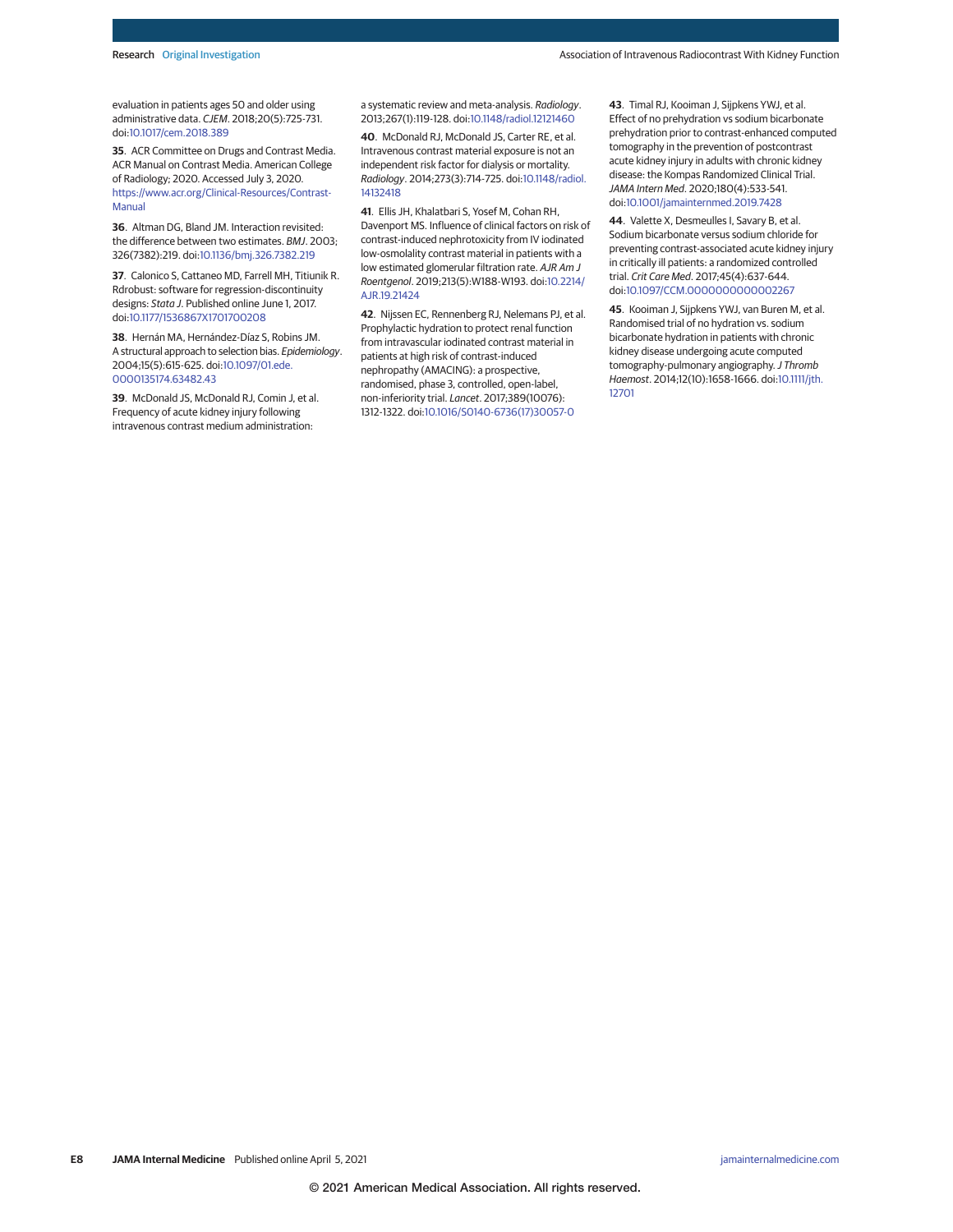# **Supplemental Online Content**

Goulden R, Rowe BH, Abrahamowicz M, Strumpf E, Tamblyn R. Association of intravenous radiocontrast with kidney function: a regression discontinuity analysis. *JAMA Intern Med*. Published online April 5, 2021. doi:10.1001/jamainternmed.2021.0916

## **Exposure variables**

## **Supplementary analyses**

- **eTable 1.** Characteristics of individuals by CTPA receipt
- **eTable 1.** Characteristics of individuals by CTPA receipt
- **eTable 2.** Variables with missing data
- **eTable 3.** Difference in missingness and timing of outcome measurement at D-dimer cutoff
- **eTable 4.** Effect of CTPA exposure on long-term eGFR using different bandwidths
- **eFigure 1.** Participant inclusion flow diagram
- **eFigure 2.** Association between D-dimer and primary exposure and potential confounders
- **eFigure 3.** Missingness and timing of data collection for primary outcome, long-term eGFR

**eFigure 4.** Association between running variable, D-dimer, and need for renal replacement therapy within 6 months, acute kidney injury within 7 days, and call-cause mortality

**eFigure 5.** Missingness and timing of data collection for acute kidney injury outcome

**eFigure 6.** Association between running variable, D-dimer, and long-term eGFR among those unexposed to CTPA and those exposed to CTPA

This supplemental material has been provided by the authors to give readers additional information about their work.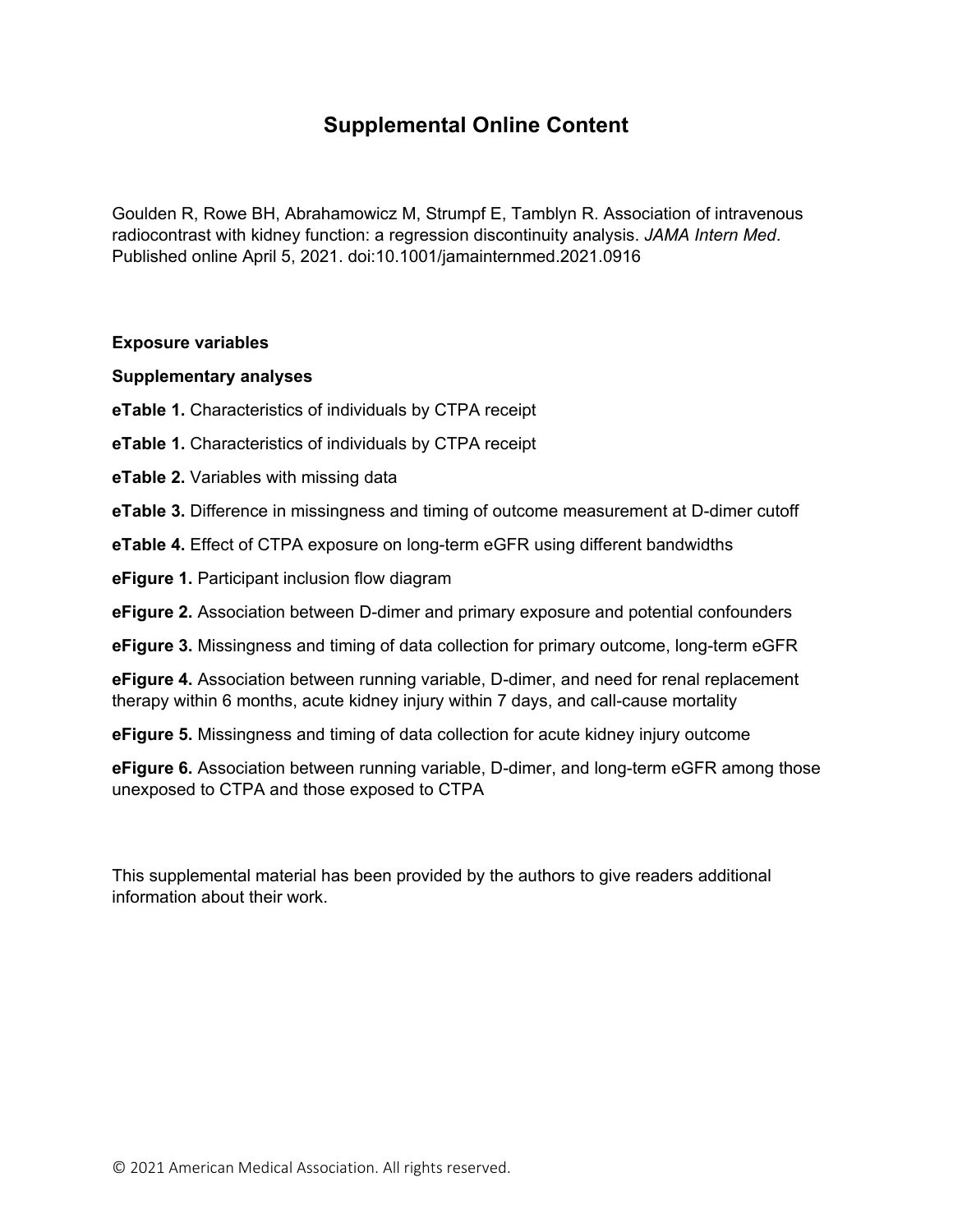# **Exposure variables**

Age and baseline eGFR were modelled using restricted cubic splines. Sex, diabetes, hypertension, cancer, and coronary artery disease were modelled as binary variables. Finally, the Canadian Triage and Acuity Scale (CTAS) score from the index ED visit and Charlson comorbidity index (with values ≥5 grouped into one) were modelled as linear. Co-morbidity data were based on diagnoses present in National Ambulatory Care Reporting System (NACRS) ED visit summaries or the discharge abstract dataset for the index ED visit or any healthcare visit in the preceding 6 months.

# **Supplementary analyses**

## *Alternate bandwidth sizes*

Symmetric bandwidths of various sizes were used to assess the sensitivity of the local linear regression result to bandwidth symmetry and size, along with 'global' RDD analyses (including the whole dataset) using different polynomial orders and conventional inference methods. See eTable 3 for results.

## *Comparison of compliers to non-compliers*

We evaluated if the effect among compliers could be generalized to non-compliers (i.e. those whose CTPA exposure was not determined by the cutoff), by using the F-test described by Bertanha and Imbens<sup>1</sup>. We found no evidence of heterogeneity of treatment effect, with the F-statistic  $p = 0.62$ . See also eFigure 6.

## *Use of all eGFR outcome values*

We performed an analysis using all eGFR outcome measurements between 7 days and 6 months post index ED visit, as opposed to just the last measurement, to determine if this would improve the precision of our estimates. We used the same fuzzy RDD as our primary analysis, but included all outcome measures, and a cluster-robust variance estimator with each subject defined as a cluster<sup>2</sup>. The results of this analysis are reported in the main text.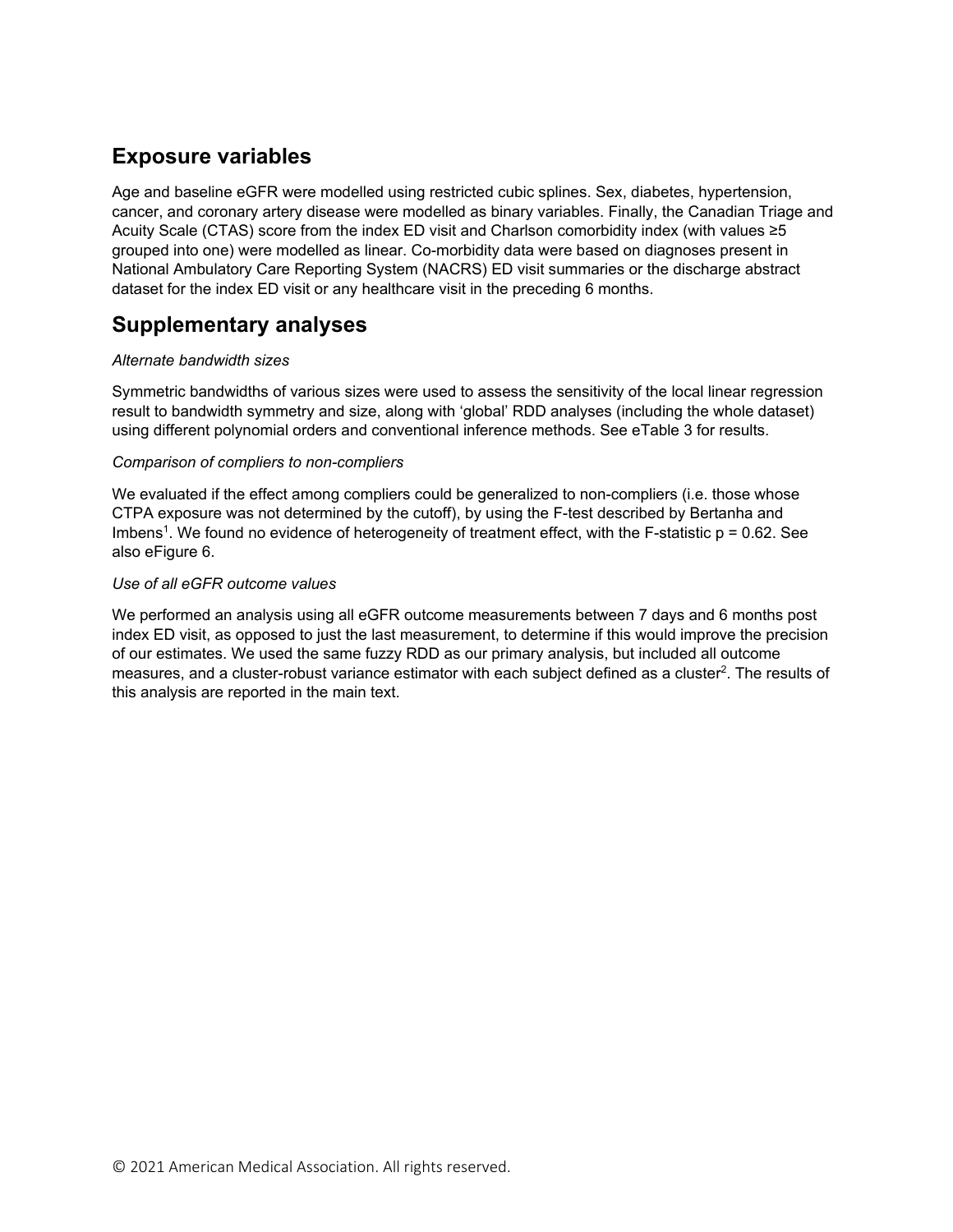# **Supplementary tables**

## **eTable 1**

Characteristics of individuals by CTPA receipt

|                                                       | <b>CTPA</b> |              |               |
|-------------------------------------------------------|-------------|--------------|---------------|
|                                                       | <b>No</b>   | <b>Yes</b>   | Total         |
|                                                       | N=131,753   | $N = 24,275$ | $N = 156,028$ |
| Age, mean (SD)                                        | 52 (19)     | 60(18)       | 53(19)        |
| Male                                                  | 44%         | 45%          | 44%           |
| Baseline eGFR (mL/min/1.73m <sup>2</sup> ), mean (SD) | 87 (26)     | 82 (23)      | 86 (26)       |
| <b>Diabetes</b>                                       | 12%         | 14%          | 12%           |
| Hypertension                                          | 12%         | 16%          | 13%           |
| Coronary artery disease                               | 5%          | 6%           | 5%            |
| Cancer                                                | 3%          | 8%           | 3%            |
| <b>CTAS</b>                                           |             |              |               |
| $1 - 2$                                               | 38%         | 48%          | 40%           |
| 3                                                     | 45%         | 44%          | 45%           |
| $4 - 5$                                               | 17%         | 8%           | 15%           |
| Charlson co-morbidity index                           |             |              |               |
| 0                                                     | 73%         | 61%          | 71%           |
| 1                                                     | 15%         | 20%          | 16%           |
| $\overline{2}$                                        | 6%          | 9%           | 7%            |
| $\geq$ 3                                              | 6%          | 11%          | 7%            |

Abbreviations: CTPA, computed tomography pulmonary angiogram; eGFR, estimated glomerular filtration rate; CTAS, Canadian Triage and Acuity Scale.

# **eTable 2**

Variables with missing data

| Variable                         | Missing $(\%)$ |
|----------------------------------|----------------|
| Long-term eGFR                   | 46%            |
| Acute kidney injury              | 73%            |
| Canadian Triage and Acuity Scale | 1%             |

Complete data was available for all other variables.

Abbreviations: eGFR, estimated glomerular filtration rate.

## **eTable 3**

Difference in missingness and timing of outcome measurements at the D-dimer cutoff

|                     | Difference in prevalence of missingness (95% CI) |
|---------------------|--------------------------------------------------|
| Long-term eGFR      | $-0.5\%$ ( $-3.3$ to $3.2\%$ )                   |
| Acute kidney injury | $-2.7\%$ (-4.6 to $-0.5\%$ )                     |
|                     | Difference in timing of measurement (95% CI)     |
| Long-term eGFR      | 0.7 days (-2.1 to 3.9 days)                      |
| Acute kidney injury | 1.5 hours (-2.0 to 3.9 hours)                    |

Abbreviations: eGFR, estimated glomerular filtration rate; CTAS, Canadian Triage and Acuity Scale.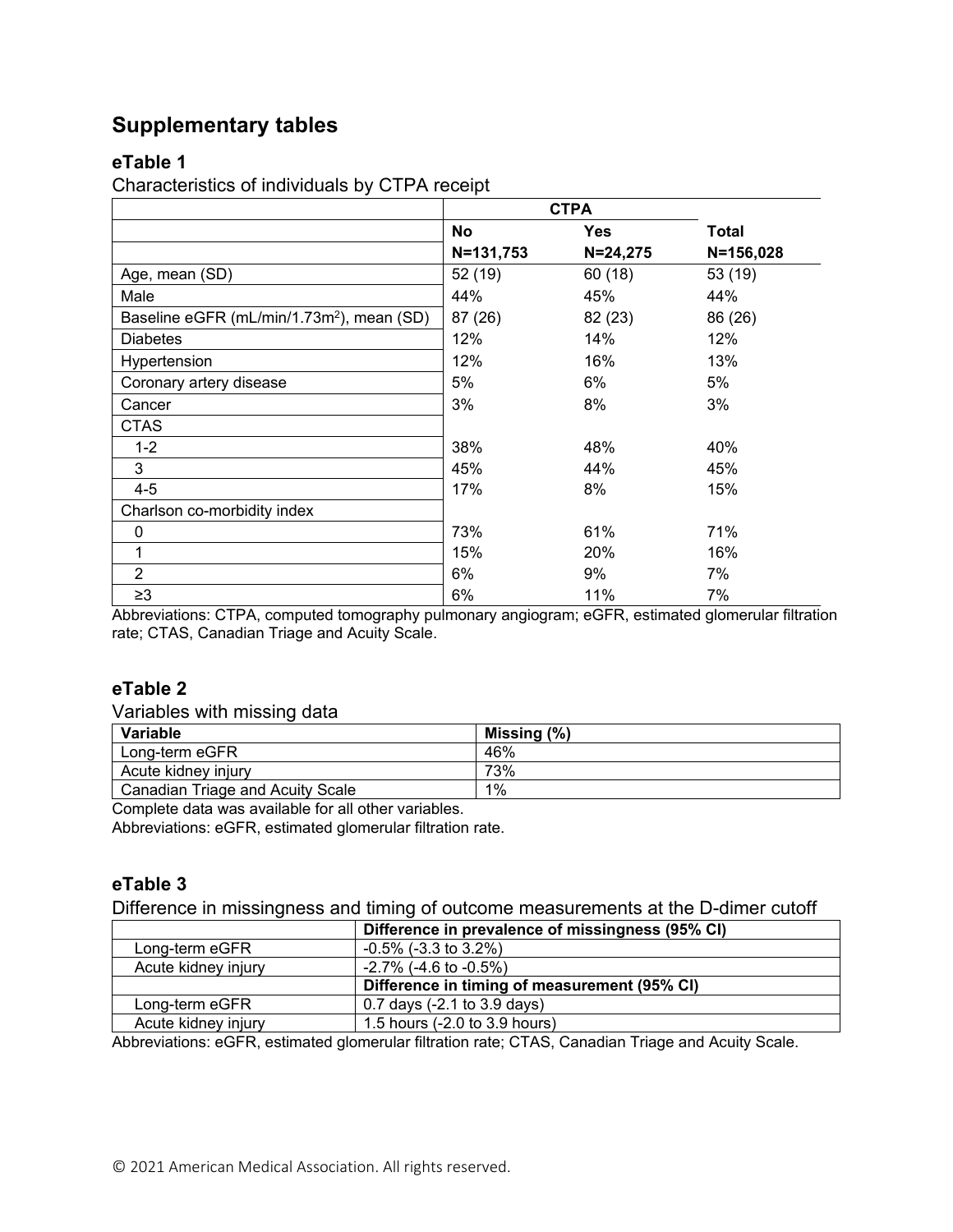# **eTable 4**

Effect of CTPA exposure on long-term eGFR using different bandwidths

| Bandwidth size (above and below)                | CTPA effect on long-term eGFR (95% CI) |  |
|-------------------------------------------------|----------------------------------------|--|
| Local linear regression with varying bandwidths |                                        |  |
| $50$ ng/ml                                      | $-9.3$ ( $-36.4$ to $15.4$ )           |  |
| $100$ ng/ml                                     | $0.8$ (-18.7 to 3.9)                   |  |
| $250$ ng/ml                                     | 1.4 $(-3.9 \text{ to } 6)$             |  |
| $500$ ng/ml                                     | $-0.6$ ( $-1.6$ to $4.6$ )             |  |
| Global regression using varying polynomial      |                                        |  |
| degrees                                         |                                        |  |
|                                                 | 1.2 $(-0.5 \text{ to } 2.8)$           |  |
| 3                                               | $0.4$ (-2.1 to 2.8)                    |  |
|                                                 | $-3.7$ ( $-7$ to $-0.4$ )              |  |
| 5                                               | $0.7$ (-3.8 to 5.2)                    |  |

Abbreviations: CTPA, computed tomography pulmonary angiogram; eGFR, estimated glomerular filtration rate.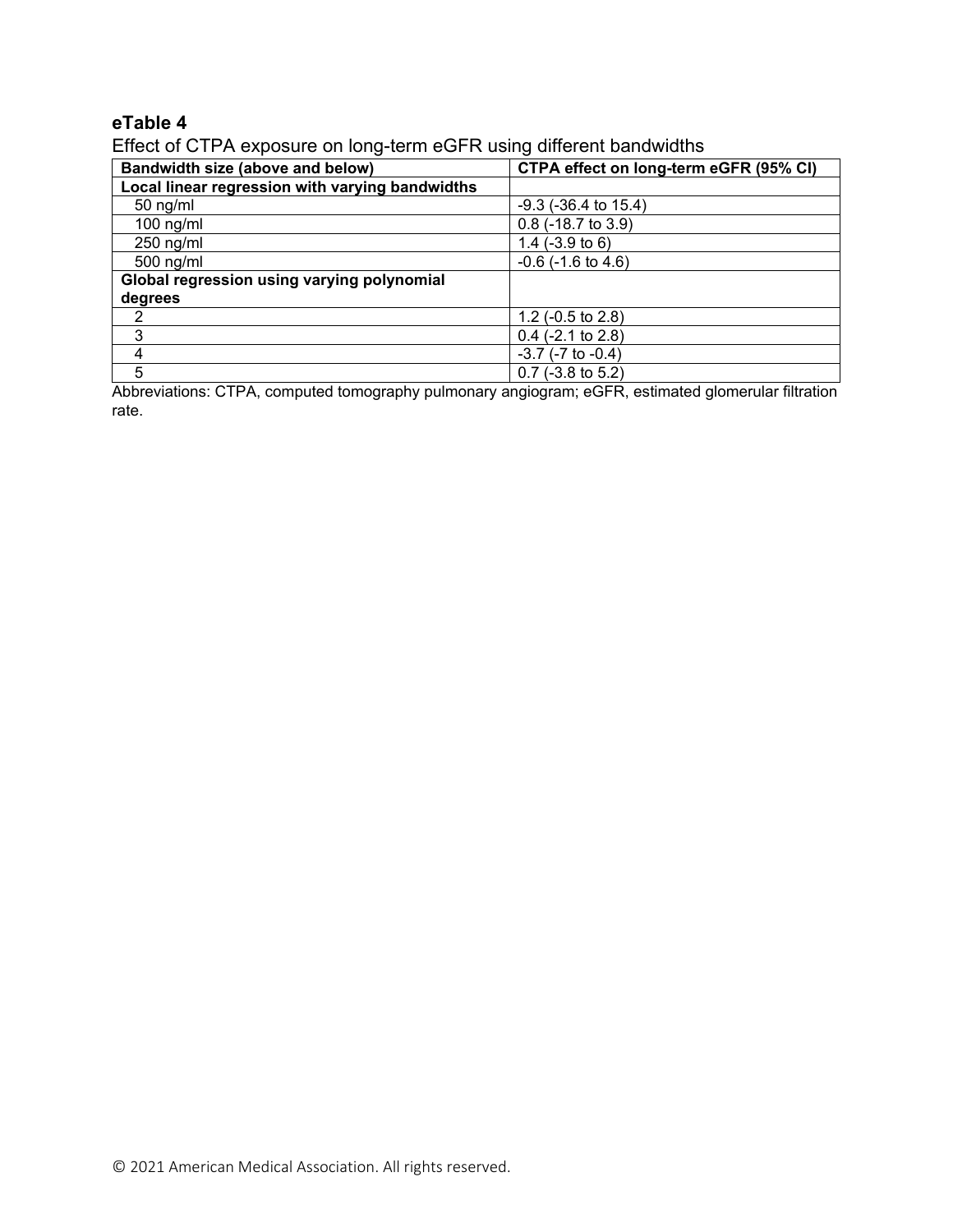# **Supplementary figures**

# **eFigure 1**

Participant inclusion flow diagram

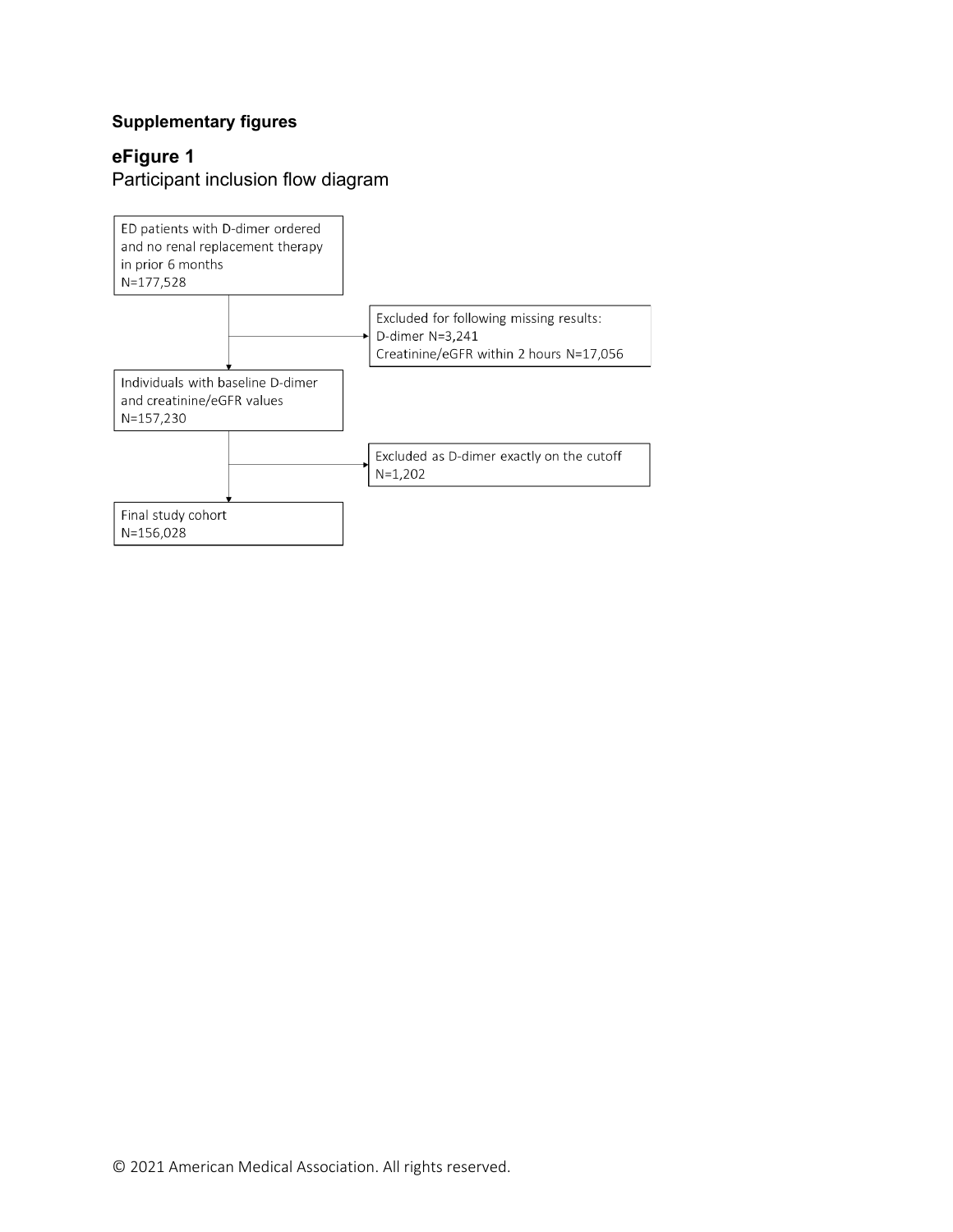

**eFigure 2** Association between D-dimer and primary exposure (A) and potential confounders (B-I)

D-dimer (ng/ml) relative to cutoff D-dimer (ng/ml) relative to cutoff D-dimer (ng/ml) relative to cutoff

Abbreviations: CTPA, computed tomography pulmonary angiogram; eGFR, estimated glomerular filtration rate; CTAS, Canadian Triage and Acuity Scale.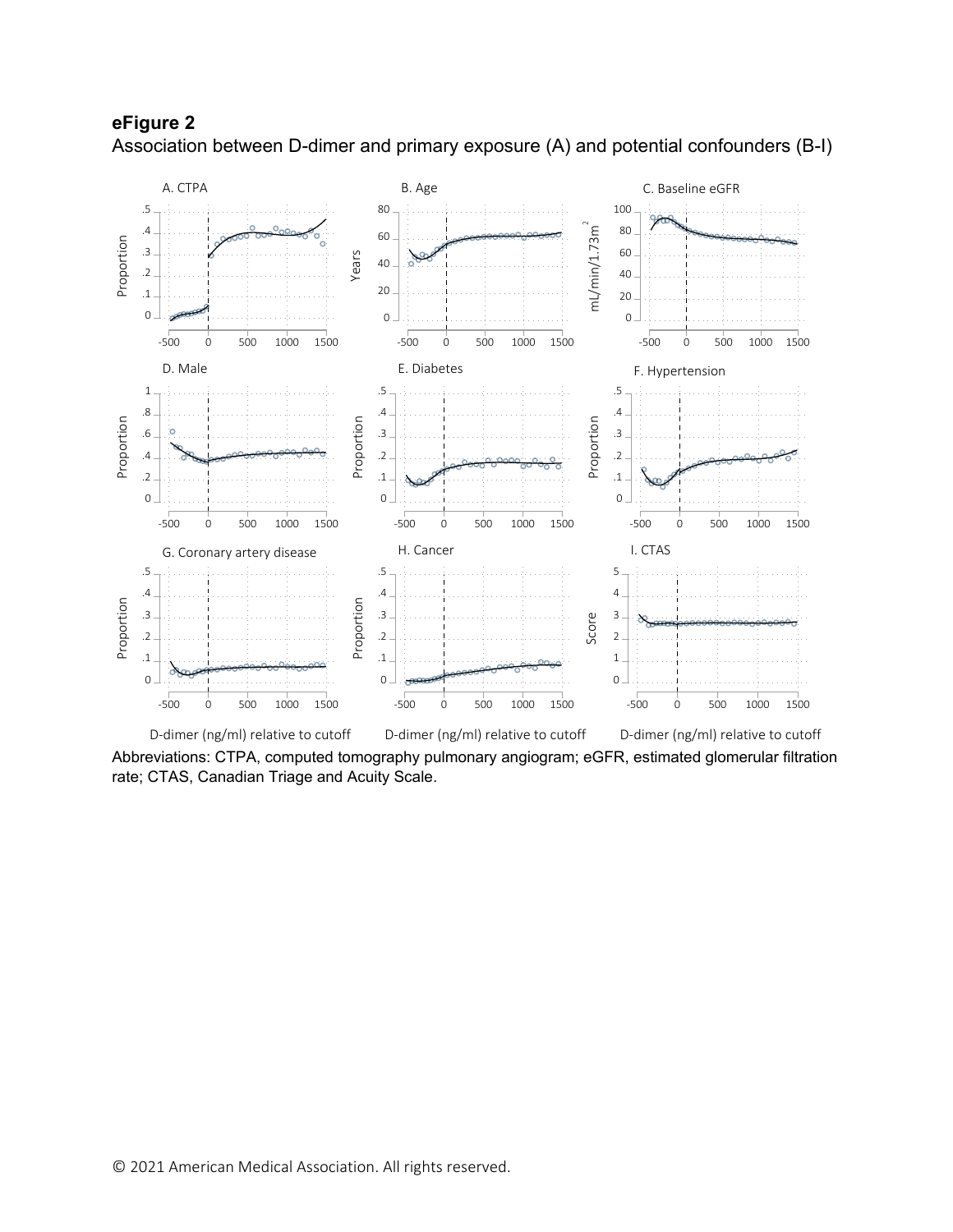

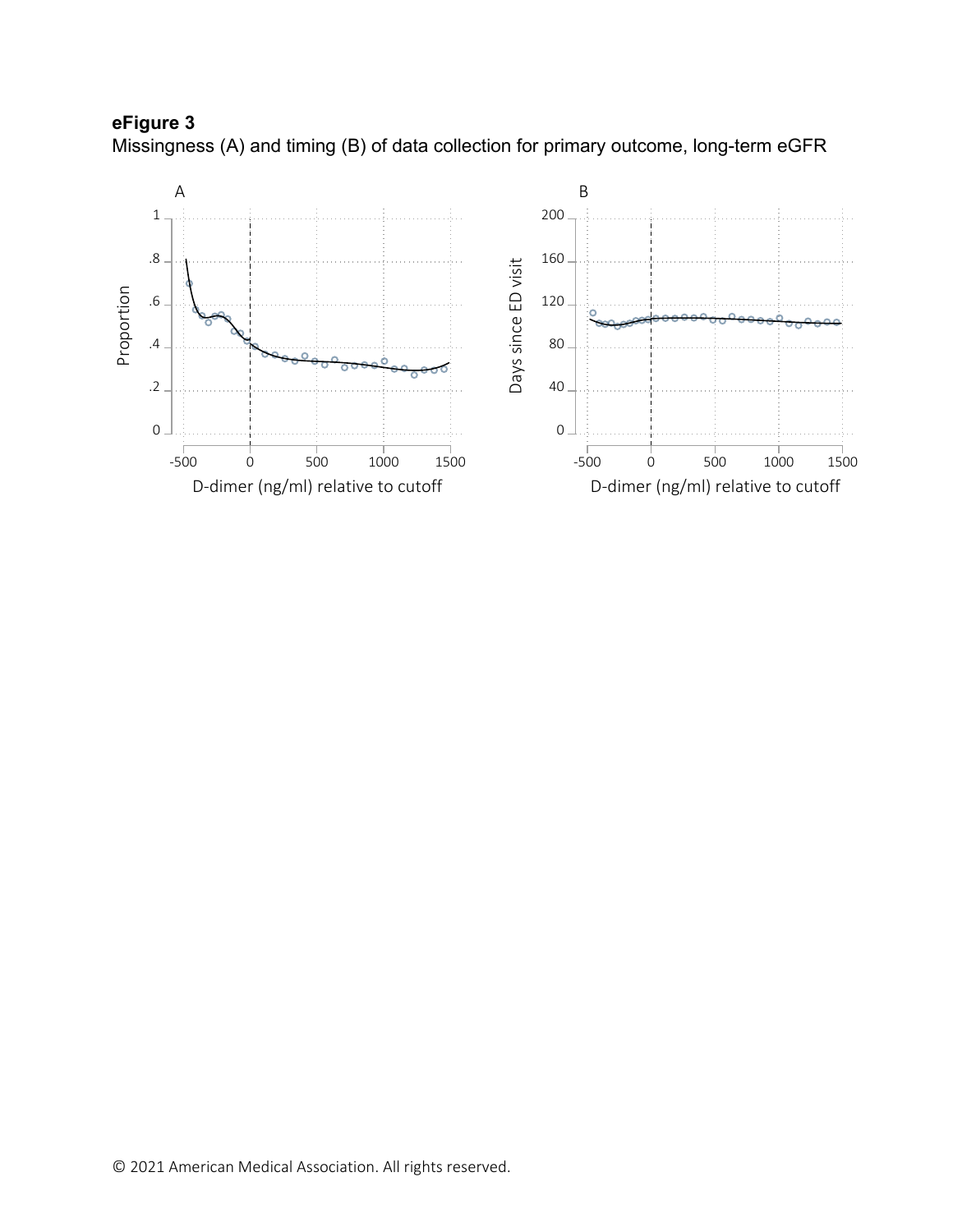## **eFigure 4**

Association between running variable, D-dimer, and need for renal replacement therapy within 6 months (A), acute kidney injury within 7 days (B), and call-cause mortality (C)



**eFigure 5**  Missingness (A) and timing (B) of data collection for acute kidney injury outcome